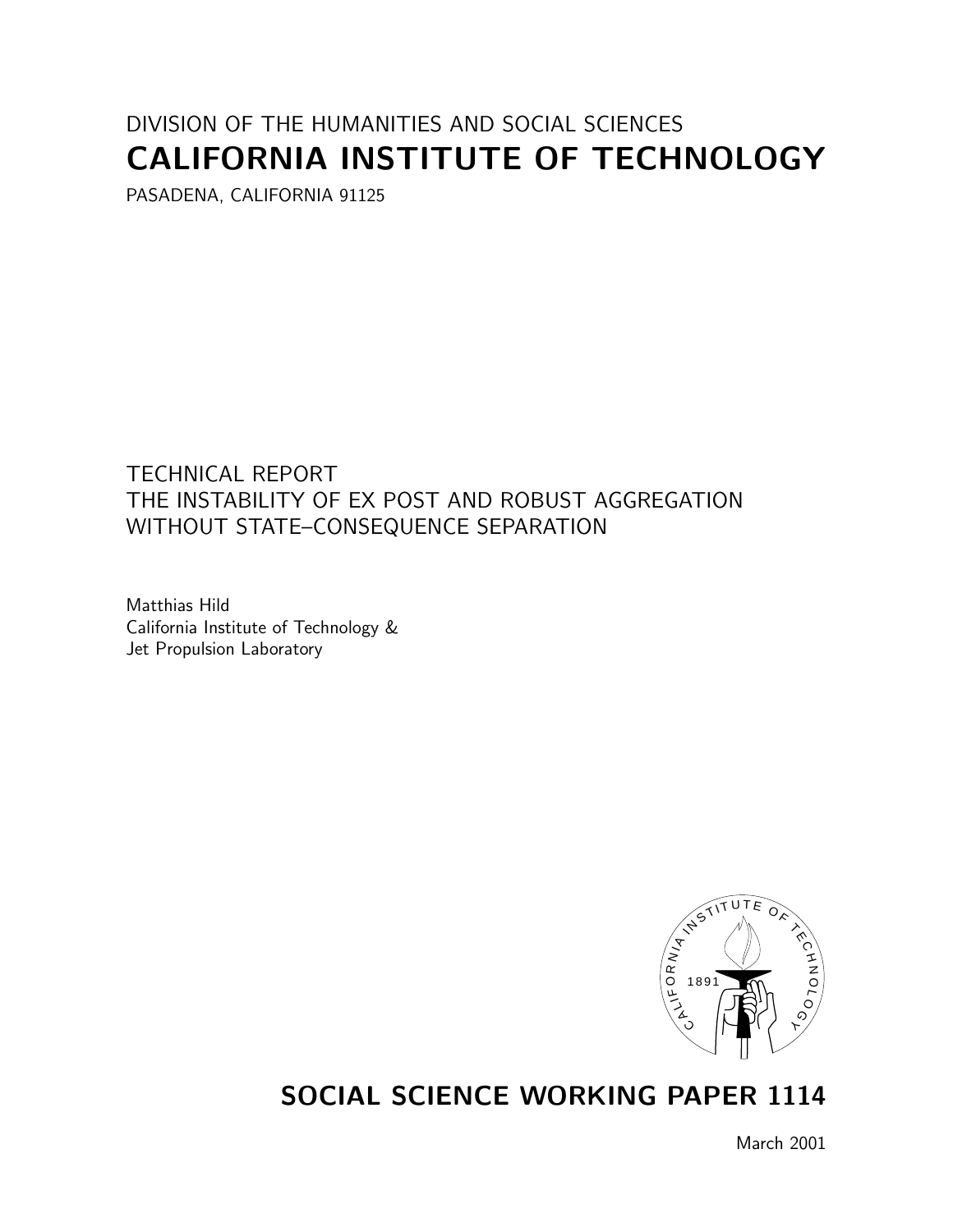# TECHNICAL REPORT The Instability of Ex Post and Robust Aggregation without State–Consequence Separation

Matthias Hild

#### Abstract

We prove the results of Hild (2001a, 2001b) in a framework that does not presuppose the separation of states and consequences. We introduce additional assumptions to make up for the structure that is lost by abandoning the representation of acts as functions from states to consequences.

JEL classification numbers: D63, D71

Key words: ex post aggregation, refinements, robust aggregation, small worlds, social choice theory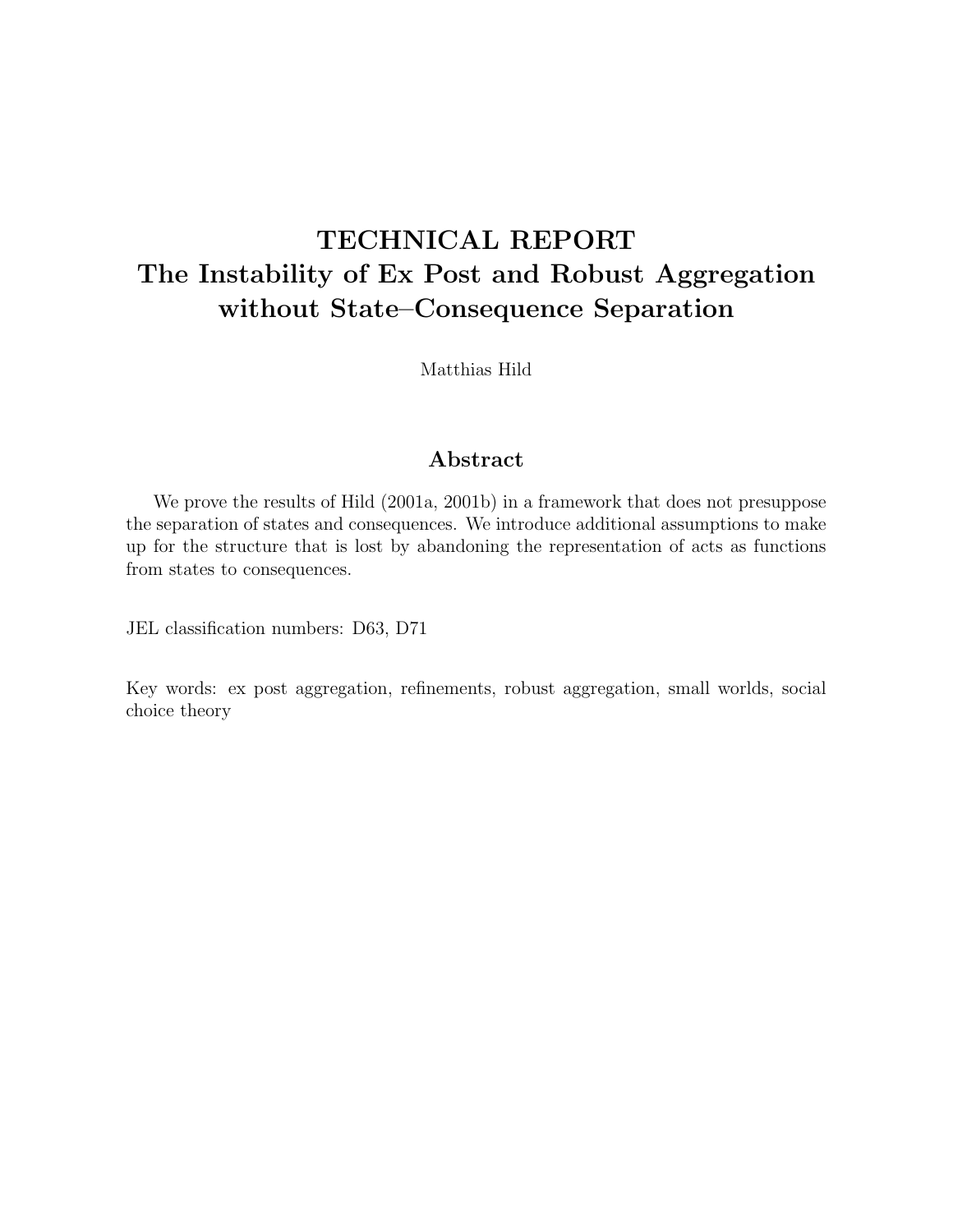## TECHNICAL REPORT The Instability of Ex Post and Robust Aggregation without State–Consequence Separation

Matthias Hild<sup>∗</sup>

## 1 Introduction

In Hild (2001a, 2001b), we have shown that both the ex post and robust mode of preference aggregation are not stable under refinements of the individuals' decision–theoretic models. The present report states and proves these results in a framework that does not presuppose the separation of states and consequences. We will use Fishburn's (1964, 1970) framework that contains only the minimal elements of any type of decision theory.<sup>1</sup> Fishburn starts with two primitives, consequences  $C \in \mathcal{P}$  and acts  $f \in \mathcal{F}$ . Consequences are evaluated by a utility function; acts induce belief measures  $P_f$  over consequences. Acts, thus, occur only as indices of the belief measures which they induce and their underlying structure (e.g., as functions from worlds to consequences) is not considered.

*Example Savage.* In Savage's framework, Fishburn's probability measures  $P_f$  (for  $f \in \mathcal{F}$  are induced by some common probability measure over a set  $\Omega$  of 'states of the world'. Acts are identified with functions  $f : \Omega \to \Gamma$  from states of the world to consequences. Hence,  $P_f(c) := P(f^{-1}(c))$  for all  $c \in \Gamma$ .

The results of this report apply to the same utility aggregation rules and robust aggregation rules as our previous results but they cover only a smaller class of decision theories. The present results do not cover ordinal theories (e.g., decision–theoretic leximin or leximax) or any other theory based on binary evaluations. In theories of this type, we cannot infer nullness of a belief measure from preferences without making use of a state– consequence separation. More importantly, theories like Loomes/Sugden's (1982) regret theory presuppose Savage's representation of acts as functions from states to consequences and are thus incompatible with the present framework. The results of this report do, however, cover the following decision theories:

<sup>∗</sup>Address for correspondence: California Institute of Technology, Mailcode 228–77, Pasadena, CA 91125 (USA). Email: matthias@hild.org. Website: http://www.hild.org.

<sup>1</sup>We note that, in Fishburn's framework, the separation of individual probabilities and utilities on the basis of preferences requires external randomization (roulette–lotteries; cf. Balch/Fishburn, 1974) or similar means.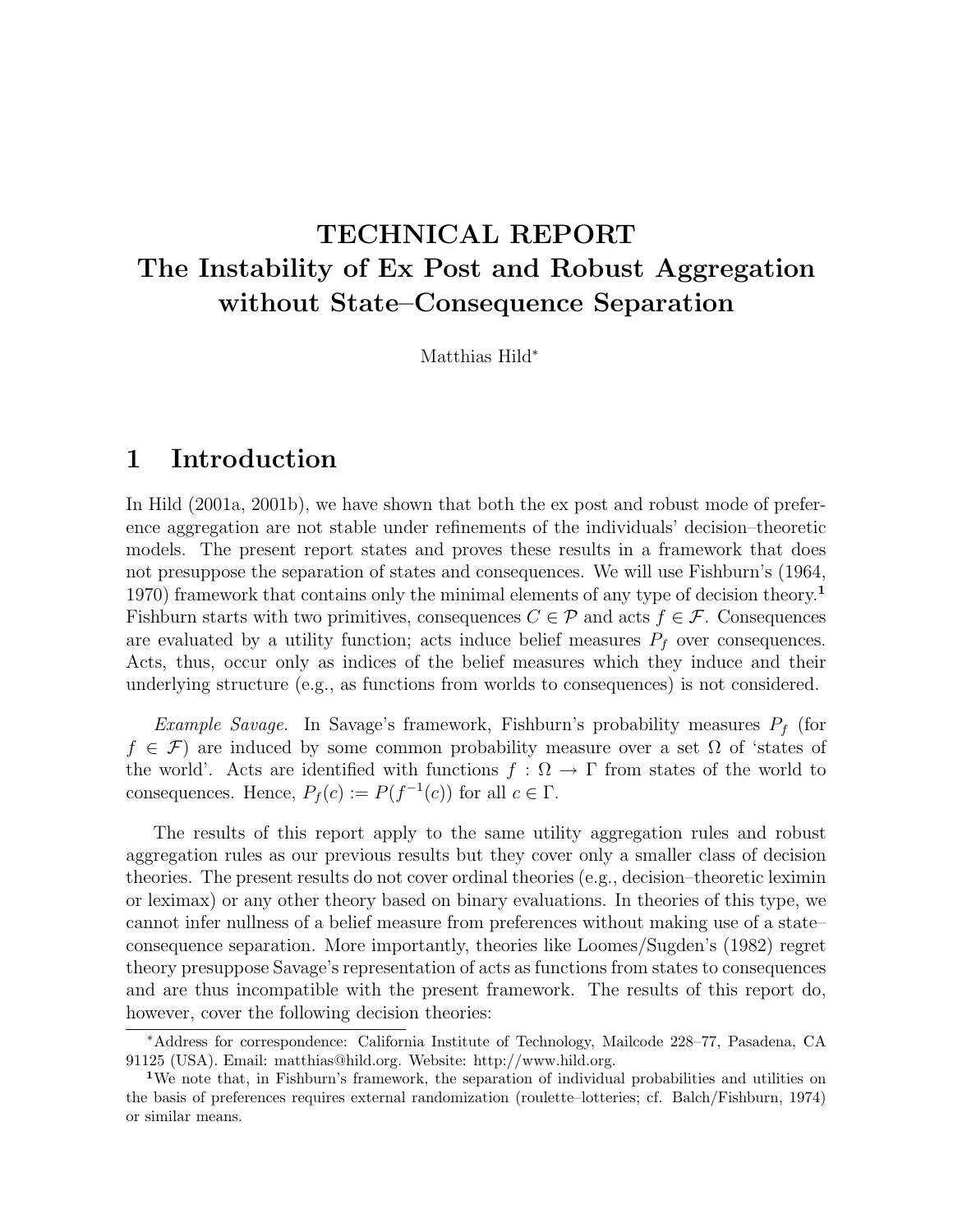- expected utility.
- expected utility with threshold (Fishburn, 1988).
- Choquet–expected utility (Gilboa, 1987, Schmeidler, 1989).
- probability transforms (Edwards, 1955, Kahneman/Tversky, 1979, Karmarkar, 1978).
- weighted utility theory (Chew 1983, Fishburn, 1983).
- Machina  $(1982)$ .

The reader may consult the end of Section 2 for details.

## 2 Ex Post Aggregation

#### Generalized decision theory

Choose a frame of reference  $\Gamma$  for consequences and a frame of reference  $\Phi$  for acts. We assume that  $\Gamma$  is at least countably infinite and that  $\Phi$  has at least two elements. Throughout, we will only construct models with a finite number of consequences. We say that P is a  $\Gamma$ -partition if and only if P is a finite collection of non-empty and mutually disjoint sets the union of which is Γ. Acts will now induce belief measures for the consequences in the set  $\mathcal P$ . Instead of using belief measures on the power set of  $\mathcal P$ , we choose a more economical but equivalent approach and use belief measures on  $\mathcal{P}$  :=  $\{\bigcup X | X \subseteq \mathcal{P}\}.$  The set  $[\mathcal{P}]$  contains all events expressible in  $\mathcal{P}$ . As far as decision theory is concerned, we will assume that individual models use a monadic decision rule, are non– trivial, invariant under empty refinements and one–refinable in a sense to be defined. We will require any ex post social choice rule to evaluate consequences by aggregating individual utilities, to rank actions based on its evaluation of their consequences and to prefer absolutely dominant acts.

For some fixed  $L \in \mathbb{N}^+$ , we say that u is a *utility on*  $\mathcal P$  if and only if  $u : \mathcal P \to \mathbb{R}^L$ . We admit multi-dimensional utilities in order to include models like those of Machina (1983) (cf. applications). Let **u** be the set of all u such that there exists some  $\Gamma$ -partition  $\mathcal{P}$ on which u is a utility. For any Γ–partition P, we define  $\mathbf{u}(\mathcal{P})$  as the set of all utilities on P. For  $\langle a_l \rangle, \langle b_l \rangle \in \mathbb{R}^L$ , we write  $\langle a_l \rangle \geq \langle b_l \rangle$  :iff  $a_l \geq b_l$  for all  $1 \leq l \leq L$ ; we write  $\langle a_l \rangle = \langle b_l \rangle$  :iff  $a_l = b_l$  for all  $1 \leq l \leq L$ ; we write  $\langle a_l \rangle > \langle b_l \rangle$  :iff  $a_l > b_l$  for all  $1 \leq l \leq L$ .

For any  $\Gamma$ -partitions  $\mathcal P$  and  $\mathcal P'$  and any mapping  $\phi : \mathcal P \to [\mathcal P'],$  we define the extended mapping  $\bar{\phi}: [\mathcal{P}] \to [\mathcal{P}']$  by  $\bar{\phi}(A) := \bigcup \{ \phi(C) | C \in \mathcal{P}, C \subseteq A \}$  for all  $A \in [\mathcal{P}]$ . We say that **p** is a *belief type* if and only if (a) for every  $p \in \mathbf{p}$  there is some Γ–partition with  $p: [\mathcal{P}] \to \mathbb{R}^2$  (b) for every  $\Gamma$ -partition there is a  $p \in \mathbf{p}$  with domain  $[\mathcal{P}]$ , and (c) for all

<sup>&</sup>lt;sup>2</sup>Again, the use of the real numbers as a scale is not essential.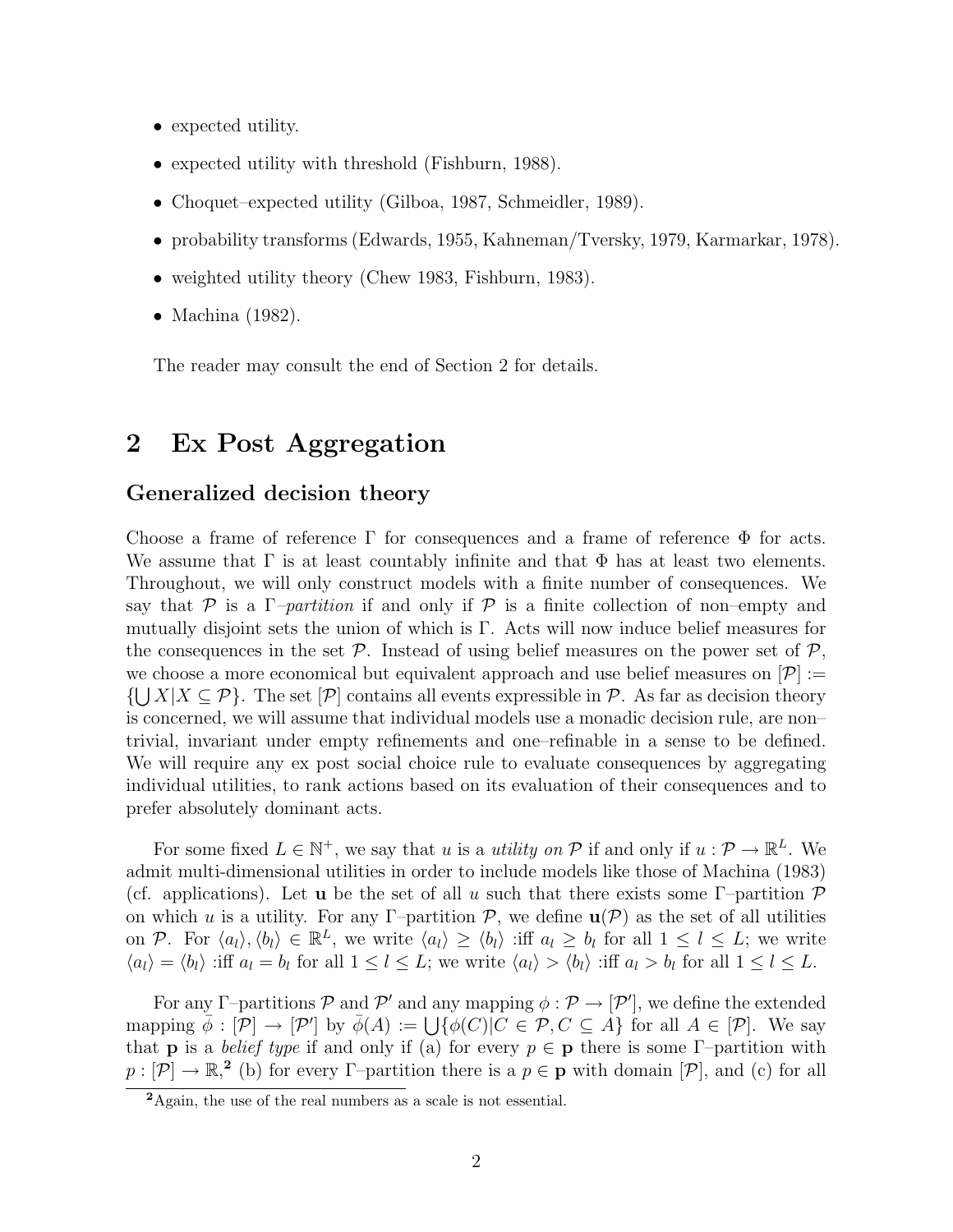$\Gamma$ -partitions  $\mathcal{P}, \mathcal{P}',$  every 1-1 mapping  $\phi : \mathcal{P}' \to \mathcal{P}$  and every p with domain  $[\mathcal{P}]$ : if  $p \in \mathbf{p},$ then  $p \circ \overline{\phi} \in \mathbf{p}$ . We refer to property (c) by saying that **p** is *closed under relabelling*. For any Γ–partition P, we define  $p(\mathcal{P})$  as the set of all  $p \in p$  with  $p : [\mathcal{P}] \to \mathbb{R}$ . We call any  $p \in \mathbf{p}(\mathcal{P})$  a  $(\mathbf{p} -)$ belief measure on  $\mathcal{P}$ . Suppose we have  $\Gamma$ -partitions  $\mathcal{P}, \mathcal{P}'$  with  $\mathcal{P} \subseteq [\mathcal{P}']$ and  $p \in \mathbf{p}(\mathcal{P})$ ,  $p' \in \mathbf{p}(\mathcal{P}')$ . We then say that p' refines p if and only if  $p(A) = p'(A)$  for all  $A \in [\mathcal{P}].^3$ 

We embody into our the concept of a decision rule a non–triviality condition and the requirement to yield identical results if consequences are refined in a way that does not affect any utilities. For any belief type  $p$ , G is a *decision rule for*  $p$  if and only if (a) G is a function such that, for any Γ–partition P, any  $p \in \mathbf{p}(\mathcal{P})$  and any  $u \in \mathbf{u}(\mathcal{P})$ , G maps  $\langle p, u \rangle$  into R, (b) for every Γ–partition P and every  $p \in \mathbf{p}(\mathcal{P})$  there are  $u, u' \in \mathbf{u}(\mathcal{P})$ such that  $G(p, u) > G(p, u')$  and (c) for any Γ-partitions  $\mathcal{P}$  and  $\mathcal{P}'$  with  $\mathcal{P} \subseteq [\mathcal{P}']$ , any  $p \in \mathbf{p}(\mathcal{P}), p' \in \mathbf{p}(\mathcal{P}'), u \in \mathbf{u}(\mathcal{P})$  and  $u' \in \mathbf{u}(\mathcal{P}'),$  if p' refines p and  $u(C) = u'(X)$  for all  $C \in \mathcal{P}$  and all  $X \in \mathcal{P}'$  with  $X \subseteq C$ , then  $G(p, u) = G(p', u')$ . We refer to property (b) by saying that G is non–trivial and to property (c) by saying that G is invariant under empty refinements. We define a set of consequences to be null relative to a belief measure  $p$  and a decision rule  $G$  exactly when the utility assignments to the consequences in the set make no difference for the value of  $G(p, u)$ . For any Γ–partition P, any belief type **p**, any decision rule G for **p**, any  $p \in \mathbf{p}(\mathcal{P})$  and any  $A \in [\mathcal{P}]$ , we say that A is p, G-null if and only if, for all  $u, u' \in \mathbf{u}(\mathcal{P})$ : If  $u(C) = u'(C)$  for all  $C \in \mathcal{P}$  with  $C \subseteq -A$ , then  $G(p, u) = G(p, u')$ . Any  $A \in [\mathcal{P}]$  is p, G-one if and only if  $-A$  is p, G-null (cf. Observation A.1).

 $M = \langle \mathcal{P}, u, \mathcal{F}, \mathbf{p}, P, G \rangle$  is a (generalized) decision–theoretic model if and only if  $\mathcal P$  is a Γ–partition, *u* is a utility on  $\mathcal{P}, \mathcal{F} \subseteq \Phi$ , **p** is a belief type, *P* is a function  $P : \mathcal{F} \to \mathbf{p}(\mathcal{P})$ , and G is a decision rule for **p**. We define  $\mathcal{P}_M$ ,  $u_M$ ,  $\mathcal{F}_M$ ,  $\mathbf{p}_M$ ,  $P_M$  and  $G_M$  to be the entities such that  $M = \langle \mathcal{P}_M, u_M, \mathcal{F}_M, \mathbf{p}_M, P_M, G_M \rangle$ . We write  $P_{M,f} := P_M(f)$  (for all  $f \in \mathcal{F}_M$ ). The function  $V_M : \mathcal{F}_M \to \mathbb{R}$  defined by  $V_M(f) := G_M(u_M, P_{M,f})$  (for all  $f \in \mathcal{F}_M$ ) is the evaluation function associated with M.

Let  $I \geq 2$  ( $I \in \mathbb{N}$ ) be the fixed number of individuals. Let  $\mathbf{G}(I)$  be the set of all vectors  $\langle M_i \rangle$  of decision–theoretic models such that  $\mathcal{P}_{M_i} = \mathcal{P}_{M_j}$ ,  $\mathcal{F}_{M_i} = \mathcal{F}_{M_j}$  (for all  $1 \leq i, j \leq I$ ). For any  $\langle M_i \rangle \in \mathbf{G}(I)$ , let  $\mathcal{P}_{\langle M_i \rangle} := \mathcal{P}_{M_1}$  and  $\mathcal{F}_{\langle M_i \rangle} := \mathcal{F}_{M_1}$ . This definition allows the models in a vector  $\langle M_i \rangle \in \mathbf{G}(I)$  to have different belief types and decision rules.

#### Generalized ex post social choice rules

A social choice rule yields a group choice function based on the decision–theoretic models that describe the individuals. For any  $\mathcal{F} \subseteq \Phi$ , C is a *choice function for*  $\mathcal F$  if and only if  $C : (2^{\mathcal{F}} - {\{\varnothing\}}) \rightarrow (2^{\mathcal{F}} - {\{\varnothing\}})$  and  $C(X) \subseteq X$  for any  $X \subseteq \mathcal{F}$ .  $M = \langle \mathcal{F}, C \rangle$ 

<sup>&</sup>lt;sup>3</sup>Note that this notion of belief refinement is transitive: If p' refines p and p'' refines p', then p'' refines p. Our proofs work for any transitive notion of belief refinements.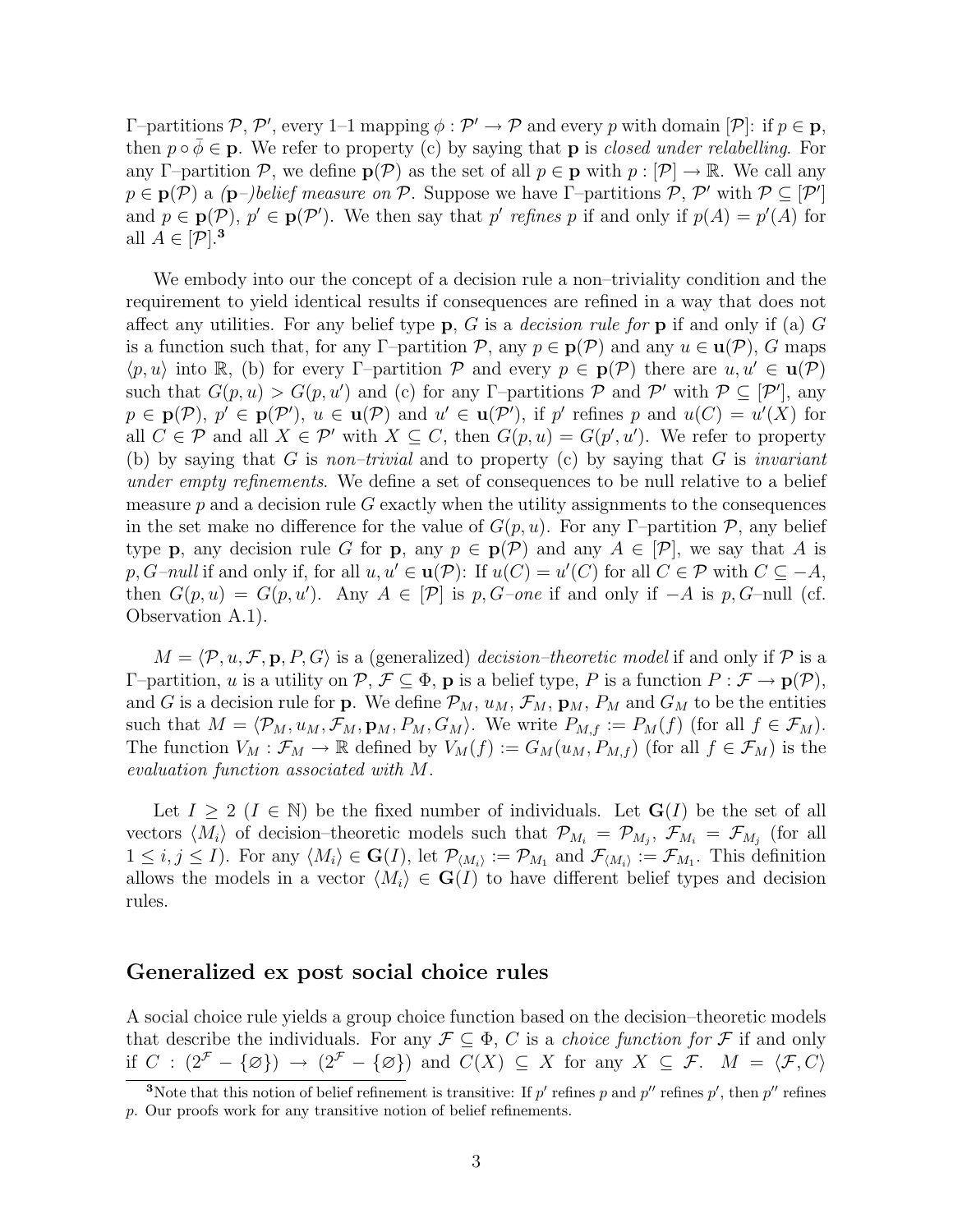is a *choice model* if and only if  $\mathcal{F} \subseteq \Phi$  and C is a choice function on F. We define  $\mathcal{F}_M$  and  $C_M$  as the entities such that  $M = \langle \mathcal{F}_M, C_M \rangle$ . For arbitrary choice models  $M = \langle \mathcal{F}, C \rangle$  and  $M' = \langle \mathcal{F}', C' \rangle$ , we say that M' refines M if and only if (i)  $\mathcal{F} \subseteq \mathcal{F}'$  and (ii)  $C(X) = C'(X)$  for all  $X \subseteq \mathcal{F}$ . We call s a *utility aggregation rule* if and only if, for any Γ–partition  $\mathcal{P}, s$  maps any vector  $\langle u_i \rangle \in \mathbf{u}(\mathcal{P})^I$  to a choice function c on  $\mathcal{P}$  (i.e., a function  $c:(2^{\mathcal{P}}-\{\emptyset\}) \to (2^{\mathcal{P}}-\{\emptyset\})$  with  $c(X) \subseteq X$  for any  $X \subseteq \mathcal{P}$ ). We emphasize the generality of this concept. It subsumes the situation of our numerical example where real–valued one–dimensional individual utilities were aggregated into a real–valued one– dimensional group utility. Trivially, any group utility and any acyclical group preference generates a group choice function over consequences. Our concept of a utility aggregation rule avoids any rationality assumptions like the weak axiom of revealed preference.

We need only very general assumptions about the manner in which individual beliefs enter an ex post social choice rule. Our general definition of an ex post social choice rule altogether avoids mentioning any belief aggregation rule and, instead, uses the following unanimity concept. For any  $\langle M_i \rangle \in \mathbf{G}(I)$ , any  $A \in [\mathcal{P}_{\langle M_i \rangle}]$  and any  $f \in \mathcal{F}_{\langle M_i \rangle}$ , we say that A is unanimously  $f$ -one in  $\langle M_i \rangle$  if and only if, for all  $1 \leq i \leq I$ , A is  $P_{M_i,f}$ ,  $G_{M_i}$ -one. For  $f, g \in \Phi$ , we say that f absolutely dominates g in  $\langle M_i \rangle$  w.r.t. s if and only if there are  $A, B \in [\mathcal{P}_{\langle M_i \rangle}]$  such that A is unanimously f-one in  $\langle M_i \rangle$ , B is unanimously g-one in  $\langle M_i \rangle$  and  $[s(\langle u_{M_i} \rangle)](\{D, C\}) = \{C\}$  for all  $C \subseteq A$  and all  $D \subseteq B$   $(C, D \in \mathcal{P}_{\langle M_i \rangle})$ . The following definition merely requires ex post social choice rules to yield choice functions over the same set of acts that is evaluated by the individuals (clause 2), to evaluate consequences by aggregating individual utilities in a way that is not contaminated by beliefs or evaluations of acts and, in binary choices, to choose absolutely dominant acts in a sense that is much weaker than the sure–thing principle or related dominance conditions (clause 3).

**Definition 2.1** S is an expost social choice rule if and only if  $(1)$  there is some non– empty set  $\mathcal{G} \subseteq \mathbf{G}(I)$  such that  $S : \mathcal{G} \to \mathbf{C}$ , (2) for all  $\langle M_i \rangle \in \mathcal{G}$ , we have  $\mathcal{F}_{S(\langle M_i \rangle)} = \mathcal{F}_{\langle M_i \rangle}$ and (3) there is some cardinal–ordinal utility aggregation rule s such that for all  $\langle M_i \rangle \in \mathcal{G}$ and all  $f, g \in \mathcal{F}_{\langle M_i \rangle}$ : If f absolutely dominates g in  $\langle M_i \rangle$  w.r.t. s, then  $C_{S(\langle M_i \rangle)}(\{f, g\})$  =  $\{f\}.$ 

It is easy to verify the consistency of this definition. Let  $\mathcal{G}_S$  be the set such that  $S: \mathcal{G}_S \to \mathbf{R}$ . We call any s that satisfies condition (3) a utility aggregation rule associated with S. An ex post social choice rule S has a wide domain if and only if, for any  $\langle M_i^* \rangle \in \mathcal{G}_S$ , any  $\Gamma$ -partition  $\mathcal{P}$ , any  $\mathcal{F} \subseteq \Phi$ , any  $\langle P_i \rangle$  with  $P_i : \mathcal{F} \to \mathbf{p}_{\langle M_i^* \rangle}(\mathcal{P})$   $(1 \leq i \leq I)$ and any  $\langle u_i \rangle \in \mathbf{u}(\mathcal{P})^I$ , there is some  $\langle M_i \rangle \in \mathcal{G}_S$  such that, for all  $1 \leq i \leq I$ ,  $\mathcal{P}_{\langle M_i \rangle} = \mathcal{P}$ ,  $u_{M_i} = u_i, \mathcal{F} \subseteq \mathcal{F}_{\langle M_i \rangle}$  and  $P_{M_i,f} = P_{i,f}$  for all  $f \in \mathcal{F}$ . The clause  $\mathcal{F} \subseteq \mathcal{F}_{\langle M_i \rangle}$  allows the underlying structure of acts to force the inclusion of certain acts into the models  $\langle M_i \rangle$ . In Savage's framework, for example, we have to consider as acts all functions from worlds to consequences and are not free to choose some smaller set  $\mathcal{F}$ .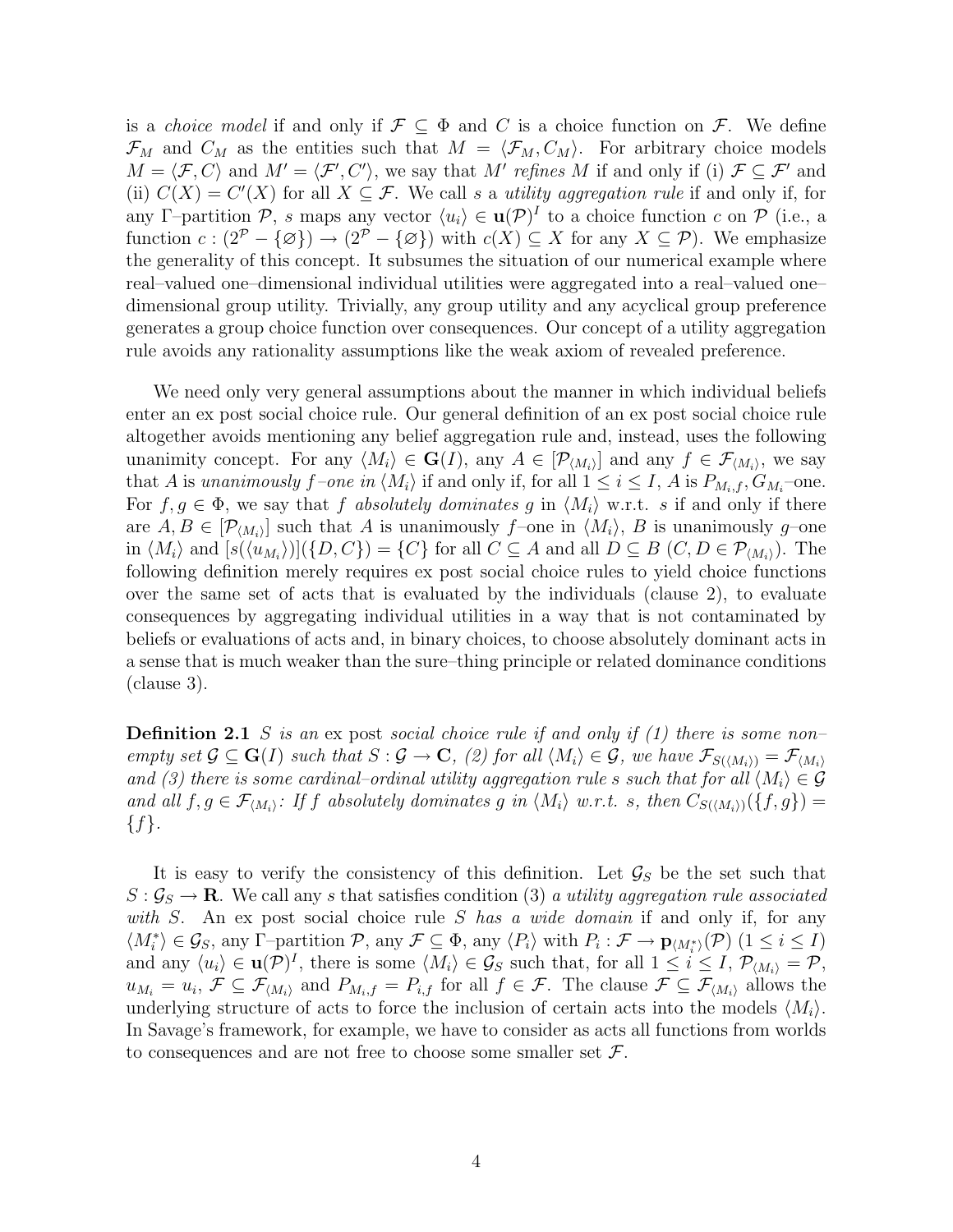#### Instability theorem

We now formulate the remaining key condition of 'one–refinability' which will supply us with a structure that is rich enough for our purpose. A belief type is one–refinable relative to a decision rule just in case we can elect any distinction introduced by a fine– grained model to be considered one. If the fine–grained model splits each consequence  $C \in \mathcal{P}$  of the coarse model into two consequences  $C_1, C_2$ , then we can find a belief measure relative to which the set  ${C_1|C \in \mathcal{P}}$  is considered one. In order to state our requirement formally, we need two auxiliary definitions that concern a function  $\phi$  that associates coarse–grained with fine–grained consequences. The first definition ensures that the function  $\phi$  is compatible with the way in which  $\mathcal{P}'$  refines  $\mathcal{P}$ . We say that  $\mathcal{P}'$  $\phi$ -refines P if and only if P and P' are Γ-partitions with  $P \subseteq [P']$  and  $\phi$  is such that  $\phi : \mathcal{P} \to \mathcal{P}'$  and  $\phi(C) \subseteq C$  for all  $C \in \mathcal{P}$ . Our second auxiliary definition states that the set of fine–grained consequences selected by  $\phi$  are treated as  $p'$ , G–one. Suppose that G is a decision rule for **p** and  $p, p' \in \mathbf{p}$ . We then say that  $\langle \mathcal{P}', p' \rangle$  one<sub> $\phi$ </sub>-refines  $\langle \mathcal{P}, p \rangle$  w.r.t. G if and only if  $\mathcal{P}'$   $\phi$ -refines  $\mathcal{P}, p \in \mathbf{p}(\mathcal{P}), p' \in \mathbf{p}(\mathcal{P}'), p'$  refines p, and  $\bigcup \{\phi(C)|C \in \mathcal{P}\}\$ is p', G-one. Finally, we can state the definition we had in mind. A belief type **p** is *one–refinable* w.r.t. G if and only if, for all P, P' and  $\phi$  such that P'  $\phi$ – refines  $\mathcal P$  and for all  $p \in \mathbf p(\mathcal P)$ , there exists some  $p' \in \mathbf p(\mathcal P')$  such that  $\langle \mathcal P', p' \rangle$  one<sub> $\phi$ </sub>-refines  $\langle \mathcal{P}, p \rangle$  w.r.t. G. We note that probabilities and capacities are clearly one–refinable w.r.t. maximizing (Choquet–)expected utility. We say that an ex post social choice rule  $S$  is for one–refinable models if and only if, for every  $\langle M_i \rangle \in \mathcal{G}_S$ ,  $\mathbf{p}_{M_i}$  is one–refinable w.r.t.  $G_{M_i}$   $(1 \leq i \leq I).$ 

After formulating several properties of utility aggregation rules, we will state our instability theorem. A Γ–partition is refinable if and only if every  $C \in \mathcal{P}$  has at least two elements. Suppose s is a cardinal–ordinal utility aggregation rule. s is non– exceptional if and only if there exists some refinable  $\Gamma$ -partition  $\mathcal{P}$ , (possibly identical) consequences  $C_1, \ldots, C_I, D_1, \ldots, D_I \in \mathcal{P}$  and  $\langle u_i \rangle, \langle u_i' \rangle$  $\langle i \rangle \in \mathbf{u}(\mathcal{P})^I$  such that for any  $1 \leq i, j, k \leq I$   $u_i(C_i) = u'_i$  $u_i'(C_i)$  and  $u_i(D_i) = u'_i$  $S_i(D_i)$ , but  $[s(\langle u_i \rangle)](\{C_j, D_k\}) = \{C_j\}$ and  $[s(\langle u'_i \rangle$  $\{i\}\left[\{(C_j, D_k\}\right] = \{D_k\}.$  For concreteness, we mention already the special case in which s' aggregates the individuals' real–valued one–dimensional utilities on  $\mathcal P$  into a real–valued one–dimensional group utility on  $\mathcal P$  and where s is the utility aggregation rule generated by  $s'$  (i.e.,  $s$  yields the choice function generated by the group utility aggregated by s'). If s' is a utilitarian rule with weights  $\lambda_i$ , then s is non-exceptional if and only if the weights of at least two individuals are non–zero. By Observation A.5 in the appendix, a utility aggregation rule must be non–exceptional if it is Pareto optimal (cf. below). *s* is *independent of irrelevant alternatives* (IIA) if and only if, if  $u_i(C) = u'_i$  $_i'(C)$ for all  $1 \leq i \leq I$  and all  $C \in X$ , then  $[s(\langle u_i \rangle)](X) = [s(\langle u_i \rangle)]$  $\binom{n}{i}$ ](X) (for any Γ-partitions  $\hat{\mathcal{P}}$ and P', any  $X \subseteq \mathcal{P} \cap \mathcal{P}'$  and any  $\langle u_i \rangle \in \mathbf{u}(\mathcal{P})^I$  and  $\langle u_i' \rangle$  $i'_{i} \in \mathbf{u}(\mathcal{P}')^{I}$ . Note that IIA forces the aggregation of utilities to be independent of the fine–graining of the consequence partition. When, as is usual in the literature, the consequence partition is held fixed, this aspect of IIA cannot be expressed. Note, moreover, that IIA for utility aggregation rules (which deliver a group choice function over consequences) is an extremely weak and ubiquitous condition since we do not presuppose the existence of a group prefer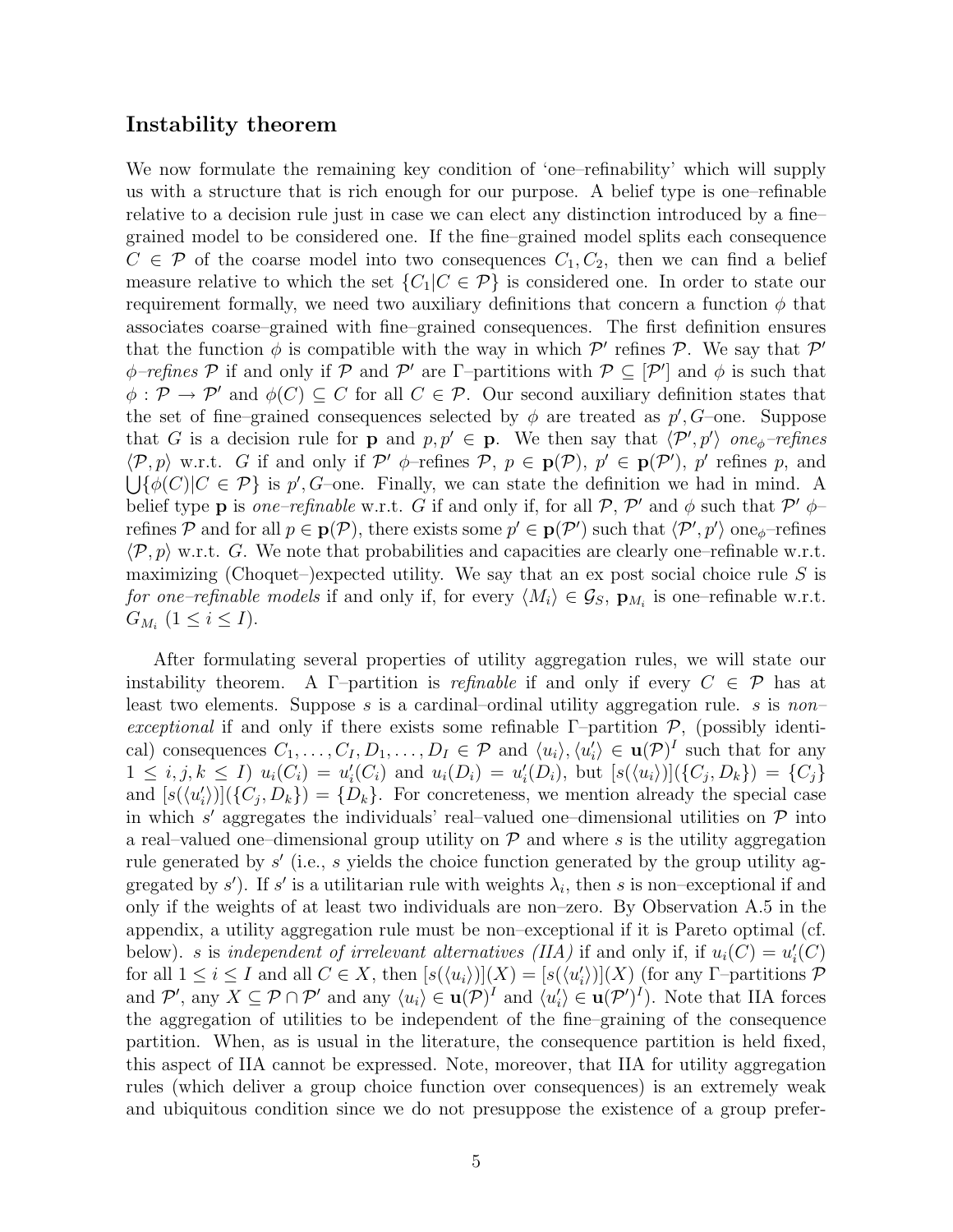ence or an axiom of revealed preference (cf. the applications in the following section and Plott, 1976). s is (ex post) Pareto optimal if and only if  $[s(\langle u_i \rangle)](\{C, D\}) = \{C\}$ when  $u_i(C) \geq u_i(D)$  for all  $1 \leq i \leq I$  but  $u_i(C) > u_i(D)$  for some  $1 \leq j \leq I$  (for any Γ–partition *P*, any *C*, *D* ∈ *P* and any  $\langle u_i \rangle$  ∈ **u**(*P*)<sup>*I*</sup>).

In a refinement, we now require not only preferences but also the evaluation functions and beliefs to remain unchanged. For any decision-theoretic models  $M$  and  $M'$  with  $\mathbf{p}_M = \mathbf{p}_{M'}$  and  $G_M = G_{M'}$ , we say that  $M'$  refines M if and only if (1)  $\mathcal{P}_M \subseteq [\mathcal{P}_{M'}],$  (2)  $\mathcal{F}_M \subseteq \mathcal{F}_{M'}$  and, for all  $f \in \mathcal{F}_M$ , (3)  $P_{M',f}$  refines  $P_{M,f}$  and (4)  $V_M(f) = V_{M'}(f)$ . This definition is motivated by our interest in the instability theorem. In different contexts, we might wish to speak of an individual refinement already when individual preferences are left unchanged (replacing clause (4) of the definition of individual refinements by the condition that  $V_{M'}(f) \geq V_{M'}(g)$  iff  $V_{M'}(f) \geq V_{M'}(g)$  for all  $f, g \in \mathcal{F}$ ). With our stronger definition, however, we will obtain a strong instability result. Our proofs will construct a violation of stability even for individual refinements in which evaluations remain unchanged. A fortiori, there then are violations of stability for individual refinements in the weaker sense.

**Theorem 2.2** Suppose S is an ex post social choice rule that has a wide domain and that is for one–refinable models with an associated utility aggregation rule that is (1) IIA and non–exceptional, or (2) Pareto optimal.

Then there is an infinite sequence  $\langle M_i^n \rangle_{n \in \mathbb{N}}$  of vectors of decision-theoretic models in  $\mathcal{G}_S$  such that  $\langle M_i^{n+1} \rangle$  refines  $\langle M_i^n \rangle$  (for all  $n \in \mathbb{N}$ ) and S leads to a sequence of group  $models \langle S(\langle M_i^n\rangle)\rangle_{n\in\mathbb{N}}$  that oscillates between absolute dominance of f over g and absolute dominance of g over f (for some  $f, g \in \mathcal{F}_{\langle M_i^0 \rangle}$ ). Hence, S is not stable under refinements.

The proof of this theorem uses the same technique as Hild (2001a, 2001b) and draw on extreme disagreements of the individuals' belief measures.

#### Applications

Hild (2001a) discusses utility aggregation rules that satisfy the preconditions of our Instability Theorems. Individuals may be described by any of the decision theory listed in Section 1. Any of these models is one–refinable and a decision–theoretic model in the sense of our definition.

We comment briefly on a special class of ex post social choice rule that generates social preferences by some decision theory on the list of Section 1 using aggregated beliefs and aggregated utilities. Assume that individual beliefs are represented either by subjective probabilities or, more generally, by capacities.<sup>4</sup> Choose any decision–theoretic model

<sup>&</sup>lt;sup>4</sup>We say that p is a probability on P if and only if  $p : [P] \to \mathbb{R}$ ,  $p(\emptyset) = 0$ ,  $p(\Gamma) = 1$  and  $p(A \cup B) = 0$  $p(A) + p(B)$  for all  $A, B \in [P]$  with  $A \cap B = \emptyset$ . p is a capacity on P if and only if  $p : [P] \to \mathbb{R}$ ,  $p(\emptyset) = 0$ ,  $p(\Gamma) = 1$  and p is monotonic w.r.t. set inclusion.  $C(p, u) := \int_0^\infty p(u \ge x) dx + \int_{-\infty}^0 [p(u \ge x) - 1] dx$  is the Choquet–expectation of  $u$  w.r.t.  $p$ .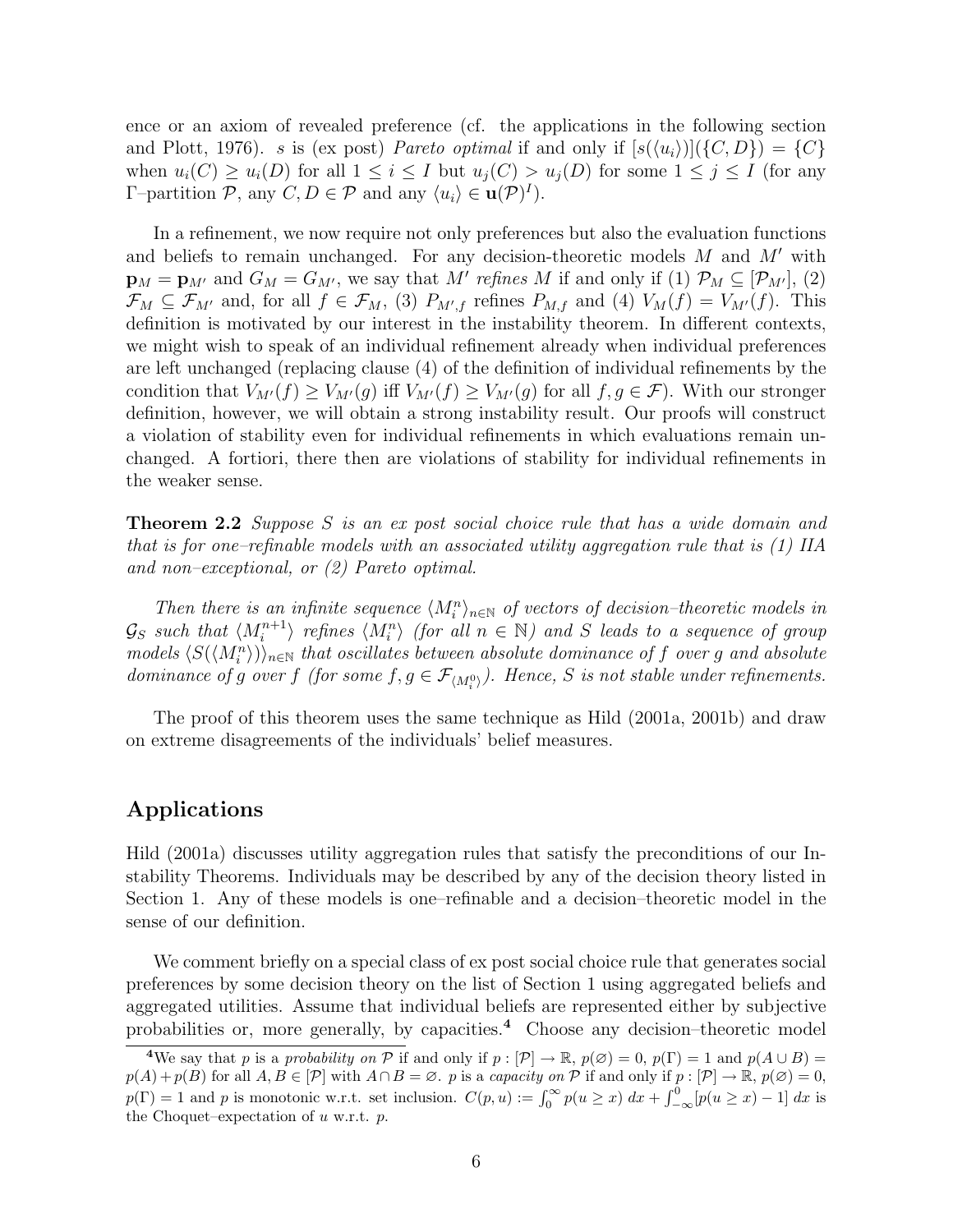on our list as a decision theory for the group. When this theory requires aggregated probabilities, let T aggregate capacities  $\langle p_i \rangle$  on P into a probability on P. When the group's decision theory requires only aggregated capacities, let  $T$  aggregate capacities  $\langle p_i \rangle$  on P into a capacity on P.<sup>5</sup> Let s' cardinal–cardinal utility aggregation rule that aggregates utilities on  $P$  into a utility on  $P$ . We say that T satisfies certainty agreement if and only if, for Γ–partition P, any  $A \in [P]$  and any vector  $\langle p_i \rangle$  of capacities on P, if  $p_i(B) = p_i(B \cap A)$  for all  $B \in [P]$  and all  $1 \leq i \leq I$ , then  $T(\langle p_i \rangle)(B) = T(\langle p_i \rangle)(B \cap A)$  for all  $B \in [\mathcal{P}]$ . In case  $p_i$  is a probability, we have  $p_i(B) = p_i(B \cap A)$  for all  $B \in [\mathcal{P}]$  exactly when  $p_i(A) = 1$ . Now assume that the group applies its decision theory to the aggregated utility and the aggregated belief measure (assuming that  $T$  yields probabilities when required by the decision theory). The social choice rule thus defined satisfies Definition 2.1 (cf. Observation A.6).<sup>6</sup> The conclusions of the ex post instability theorems then apply if  $s'$  has the properties specified in the theorems.

## 3 Robust Aggregation

We finally turn to Levi's (1990) robust mode of aggregation. In terms of instabilities, the situation for the robust mode is even worse than for the ex post mode: Any non– trivial robust aggregation is unstable. The idea behind robust aggregation is to consider not only the individuals' actual preferences but also what we can call their 'empathetic' preferences. Empathetic preferences are the preferences that real individuals would have if they were to keep their own utilities but adopted another individual's probabilities. We now assume that all  $\langle M_i \rangle \in \mathbf{G}(I)$  have the same belief type and decision rule  $(\mathbf{p}_{M_i} = \mathbf{p}_{M_j})$ and  $G_{M_i} = G_{M_j}$  for  $1 \leq i, j \leq I$ ). For  $1 \leq k, l \leq I$  and  $\langle M_i \rangle \in \mathbf{G}(I)$  we define  $M_{kl}$  as the evaluation model such that  $\mathcal{F}_{M_{kl}} = \mathcal{F}_{\langle M_i \rangle}$  and  $V_{M_{kl}}(f) = G_{\langle M_i \rangle}(P_{M_k,f}, u_{M_l})$  for all  $f \in$  $\mathcal{F}_{(M_i)}$ . Note that  $M_i$  denotes a decision–theoretic model while  $M_{ii}$  denotes an evaluation model. An evaluation model  $M_{kl}$  contains the evaluation function of a hypothetical individual with individual  $k$ 's beliefs and l's utility. There are  $I^2$  such hypothetical individuals. For any  $\langle M_i \rangle \in \mathbf{G}(I)$ , we write  $f \succeq_{M_{ij}} g$  if and only if  $V_{M_{ij}}(f, g) \succeq V_{M_{ij}}(g, f)$ (for all  $1 \leq i, j \leq I$  and  $f, g \in \mathcal{F}_{\langle M_i \rangle}$ ).

Let  $\mathbf{V}(I)$  be the set of all vectors  $\langle \mathcal{F}_i, V_i \rangle$  of evaluation models with  $\mathcal{F}_i = \mathcal{F}_j \subseteq \Phi$  and  $V_i: \mathcal{F}_i \to \mathbb{R}$   $(1 \leq i, j \leq I)$ . For  $\langle M_i \rangle \in \mathcal{V}(I)$ , let  $\mathcal{F}_{\langle M_i \rangle} := \mathcal{F}_{M_1}$ . S' is an ex ante social *choice rule* if and only if there is some non–empty set  $\mathcal{V} \subseteq V(I)$  such that  $S' : \mathcal{V} \to \mathbf{C}$ and  $\mathcal{F}_{S(\langle M_i \rangle)} = \mathcal{F}_{\langle M_i \rangle}$  for all  $\langle M_i \rangle \in \mathcal{V}$ . S is a robust social choice rule if and only if there is some non–empty set  $\mathcal{G} \subseteq \mathbf{G}(I)$  with  $S : \mathcal{G} \to \mathbf{C}$  and some ex ante social choice rule  $S': \mathbf{V}(I^2) \to \mathbf{C}$  such that  $S(\langle M_i \rangle) = S'(\langle M_{kl} \rangle)$  for all  $\langle M_i \rangle \in \mathcal{G}$ . Any S' with this

 $5C$ learly, we can apply T even if individual beliefs are represented by probabilities, since probabilities are also capacities.

<sup>&</sup>lt;sup>6</sup>In the case of regret theory, the group's modification function must be regular. In the case of expected utility with threshold  $\alpha_0 \in \mathbb{R}$  and an aggregated group utility  $u_0$ , we define the group's preference r over P such that  $C \succ_r D$  iff  $u_0(C) - u_0(D) > \alpha_0$  (for any  $C, D \in \mathcal{P}$ ). Then clauses 3a and 3b of Definition 2.1 are satisfied.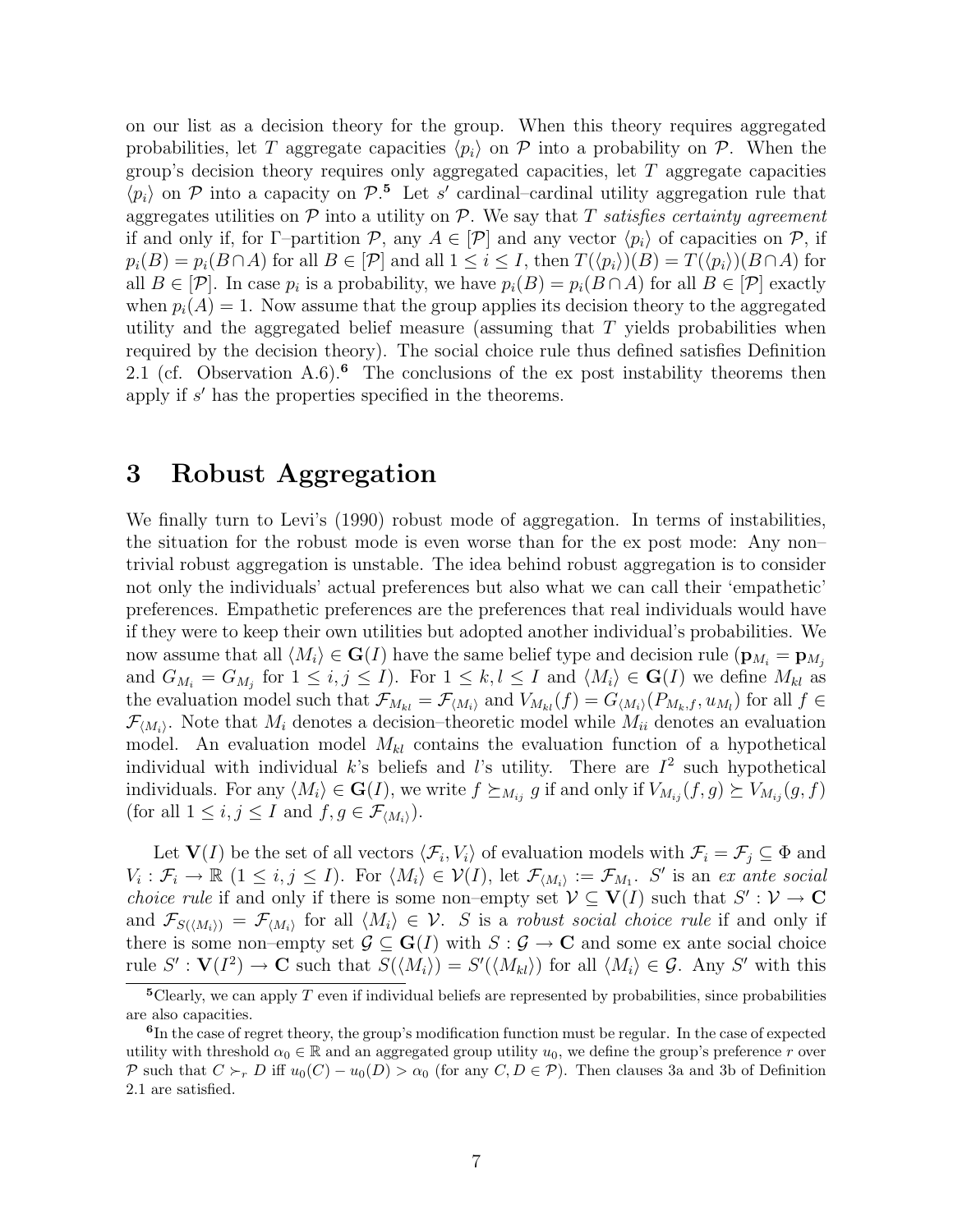property is an ex ante rule associated with S.<sup>7</sup> If S is a robust social choice rule, let  $\mathcal{G}_S$ be the set such that  $S: \mathcal{G}_S \to \mathbf{R}$ .

We now formulate several additional properties of a robust social choice rule S. S is non-trivial if and only if there are  $\langle M_i \rangle, \langle M_i^* \rangle \in \mathcal{G}_S$  such that  $\mathcal{F}_{\langle M_i \rangle} = \mathcal{F}_{\langle M_i^* \rangle}, \langle V_{M_i} \rangle =$  $\langle V_{M_i^*} \rangle$  but  $S(\langle M_i \rangle) \neq S(\langle M_i^* \rangle)$ . S is independent of irrelevant alternatives (IIA) if and only if S has some associated ex ante rule  $S' : \mathcal{V} \to \mathbf{C}$  such that, for all  $\langle \mathcal{F}, V_i \rangle, \langle \mathcal{F}', V'_i \rangle \in$  $\mathcal V$  and all  $X \subseteq \mathcal F \cap \mathcal F'$ , if  $V_i | X = V'_i$  $K_i' | X$  for all  $1 \le i \le I^2$ , then  $C_{S'(\langle M_i \rangle)}(X) = C_{S'(\langle M_i' \rangle)}(X)$ . S is Pareto optimal if and only if, for all  $\langle M_i \rangle$  in the domain of S and all  $f, g \in \mathcal{F}_{\langle M_i \rangle}$ , if  $f \succeq_{M_{ij}} g$  for all  $1 \le i, j \le I$  but  $f \succ_{M_{kl}} g$  for some  $1 \le k, l \le I$ , then  $C_{S(\langle M_i \rangle)}(\lbrace f, g \rbrace)$  =  $\{f\}$ . S is has a wide domain if and only if for any  $\langle M_i^* \rangle \in \mathcal{G}_S$ , any Γ–partition  $\mathcal{P}$ , any  $\mathcal{F} \subseteq \Phi$ , any  $\langle P_i \rangle$  with  $P_i : \mathcal{F} \to \mathbf{p}_{\langle M_i^* \rangle}(\mathcal{P})$  (for all  $1 \leq i \leq I$ ) and any  $\langle u_i \rangle \in \mathbf{u}(\mathcal{P})^I$ , there is some  $\langle M_i \rangle \in \mathcal{G}_S$  such that, for all  $1 \leq i \leq I$ ,  $\mathcal{P}_{\langle M_i \rangle} = \mathcal{P}$ ,  $u_{M_i} = u_i$ ,  $\mathcal{F} \subseteq \mathcal{F}_{\langle M_i \rangle}$ , and  $P_{M_i,f} = P_{i,f}$  for all  $f \in \mathcal{F}$ .

Finally, we formulate two additional properties of belief types and decision rules. We will require that, for suitable two–dimensional partitions, we can find a belief measure that delivers any arbitrary marginal belief measures. We will require decision rules to depend only on the values of belief measures and utilities and on no other features of consequences. Formally, a belief type **p** is *cross–product refinable* if and only if for all  $\Gamma$ -partitions  $\mathcal{P}, \mathcal{P}^*$  and  $\mathcal{Q}$  and for all  $p \in \mathbf{p}(\mathcal{P}), p^* \in \mathbf{p}(\mathcal{P}^*)$ , if  $X \cap X^* \in \mathcal{Q}$  for all  $X \in \mathcal{P}$ ,  $X^* \in \mathcal{P}^*$  then there exists a  $q \in \mathbf{p}(\mathcal{Q})$  that refines p and refines p<sup>\*</sup>. Both probabilities and capacities are cross–product refinable (cf. Observation A.6). A decision rule  $G$  for  $p$ is invariant under relabelling if and only if for all  $\Gamma$ -partitions  $\mathcal P$  and  $\mathcal P'$ , any 1–1 mapping  $\phi: \mathcal{P}' \to \mathcal{P}$  and any  $p \in \mathbf{p}(\mathcal{P})$  and  $u \in \mathbf{u}(\mathcal{P})$ , we have  $G(p, u) = G(p \circ \bar{\phi}, u \circ \phi)$ . All decision theories listed in the introduction have this property. Finally, a robust social choice rule S is for models that are one–refinable, cross–product refinable and invariant under relabelling if and only if, for every  $\langle M_i \rangle \in \mathcal{G}_S$ ,  $\mathbf{p}_{\langle M_i \rangle}$  cross–product refinable and one–refinable w.r.t.  $G_{\langle M_i \rangle}$  and  $G_{\langle M_i \rangle}$  is invariant under relabelling.

**Theorem 3.1** Suppose that S is a robust social choice rule that has a wide domain is for models that are one–refinable, cross–product refinable and invariant under relabelling.

If  $S$  is non-trivial, then it cannot be stable under refinements.

**Theorem 3.2** Suppose that S is a robust social choice rule that has a wide domain and is for one–refinable. Suppose S is  $(1)$  IIA, non–trivial and for models that are cross–product refinable and invariant under relabelling, or (2) Pareto optimal.

Then there is an infinite sequence  $\langle M_i^n \rangle_{n \in \mathbb{N}}$  of vectors of decision-theoretic models in  $\mathcal{G}_S$  such that  $\langle M_i^{n+1} \rangle$  refines  $\langle M_i^n \rangle$  (for all  $n \in \mathbb{N}$ ) and S leads to a sequence of group models  $\langle S(\langle M_i^n \rangle)\rangle_{n\in\mathbb{N}}$  that, for some  $f \in \mathcal{F}_{\langle M_i^n \rangle}$ , oscillates between choosing and not

There are generally several ex ante rule associated with  $S$  when  $S$  has a restricted domain.

<sup>&</sup>lt;sup>8</sup>By the definition of a partition (footnote 2), this implies that  $X \cap X^* \neq \emptyset$  for any  $X \in \mathcal{P}$  and  $X^* \in \mathcal{P}^*$ .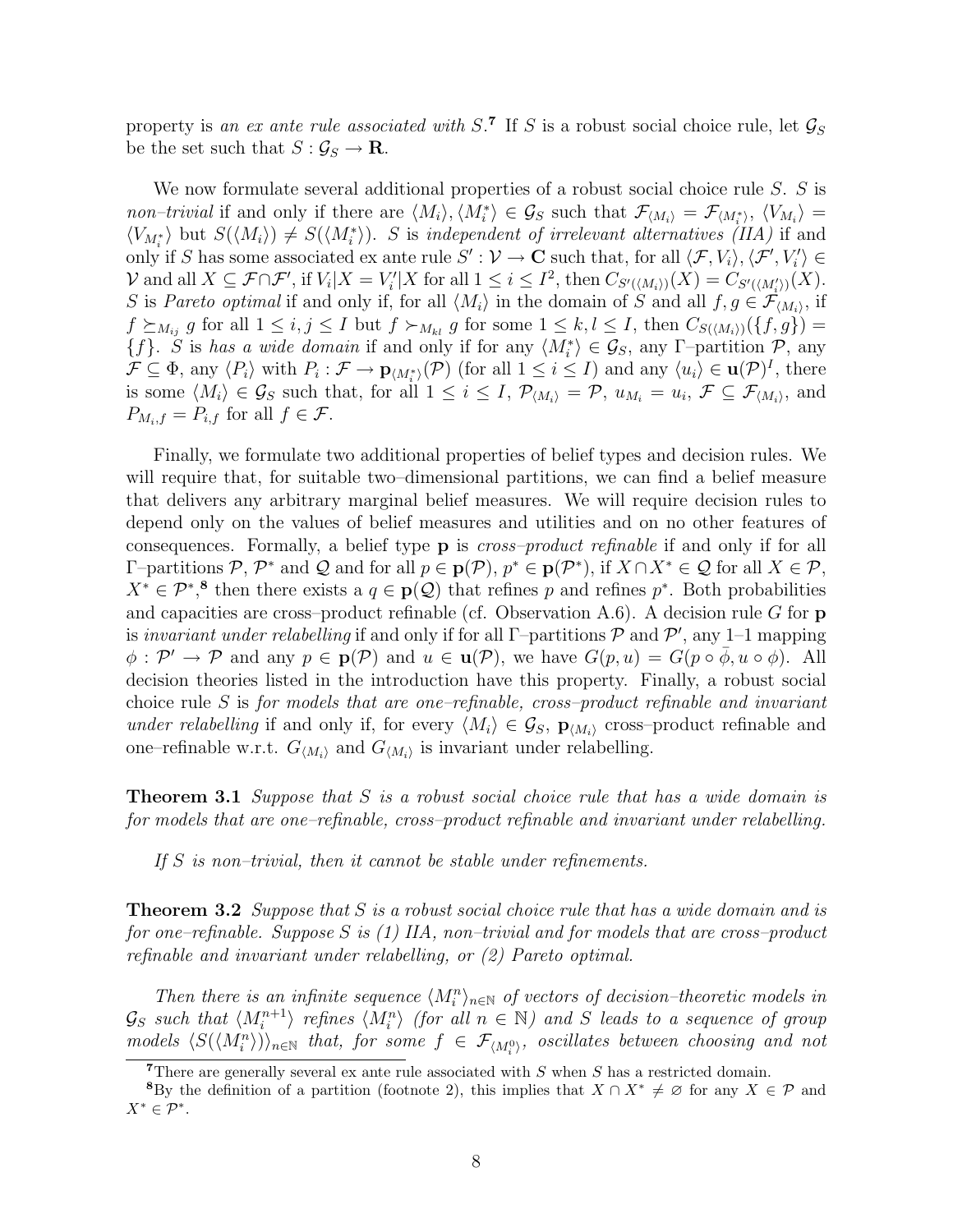choosing f from some choice set  $X \subseteq \mathcal{F}_{\langle M_i^0 \rangle}$  (i.e., there is some  $X \subseteq \mathcal{F}_{\langle M_i^0 \rangle}$  and  $f \in X$ with  $f \in C_{S({\langle M_i^{2n}\rangle})}(X)$  and  $f \notin C_{S({\langle M_i^{2n+1}\rangle})}(X)$  for all  $n \in \mathbb{N}$ ).

We already noted that probabilities and capacities are cross–product refinable. Hence, Theorem 3.1 and Theorem 3.2 apply to individuals who are described by any of the decision theories listed in Section 1.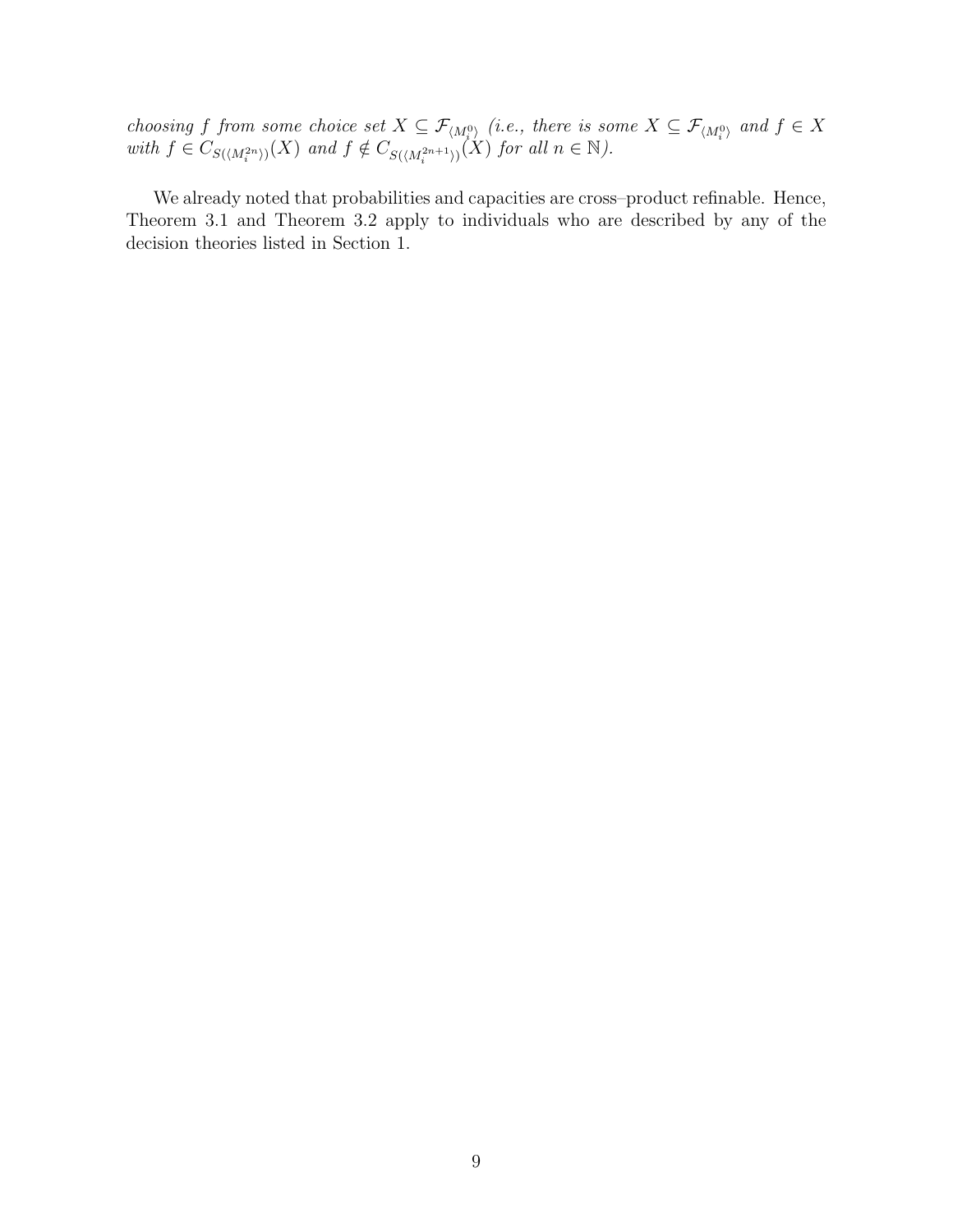## Appendix A Proofs: Ex Post Aggregation

#### Lemmata and Observations

For any  $u, u' \in \mathbf{u}(\mathcal{P})$  and any  $A \in [\mathcal{P}]$ , we write  $u =_A u'$  if and only if  $u(C) = u'(C)$  for all  $C \in \mathcal{P}$  with  $C \subseteq A$ .

**Observation A.1** Suppose  $p$  is a belief type and G is a decision rule for  $p$ . Suppose furthermore that P is a  $\Gamma$ -partition,  $p \in \mathbf{p}(\mathcal{P})$  and  $A, B \in [\mathcal{P}]$ . Then the following holds:

1.)  $\Gamma$  is not p,  $G$ -null.

2.) If A and B are p, G–null, then  $A \cup B$  is p, G–null.

3.) If A is  $p, G-null$ , then  $-A$  is not  $p, G-null$ .

4.) If A is p, G-null and  $B \subseteq A$ , then B is p, G-null.

*Proof:* 1.) Because G is non–trivial. 2.) Suppose that A and B are p, G–null. Take any  $u, u' \in \mathbf{u}(\mathcal{P})$ with  $u = (A \cup B)$  u' and define  $w := A$  u and  $w := A$  u'. Hence,  $w \in \mathbf{u}(\mathcal{P})$ . Since  $w = B \cap A$  u' and  $w =_{-B\cap-A} u =_{-B\cap-A} u'$ , we have  $w =_{-B} u'$ . Hence,  $G(p, u) = G(p, u')$  for any  $u, u' \in \mathbf{u}(\mathcal{P})$ with  $u = (A \cup B)$  u'. 3.) Suppose that A and  $-A$  are p, G–null. By (2),  $\Gamma$  is p, G–null but, by (1)  $\Gamma$  is not p, G–null. Contradiction! 4.) Suppose that A is p, G–null and  $B \subseteq A$ . Then, for all  $u, u' \in \mathbf{u}(\mathcal{P})$  with  $u = A u'$ , we have  $G(p, u) = G(p, u')$ . Since  $-A \subseteq -B$ , we obtain  $G(p, u) = G(p, u')$  for all  $u, u' \in \mathbf{u}(\mathcal{P})$ with  $u =_{-B} u'$ .  $\Box$ 

**Lemma A.2** Suppose that **p** is a belief type with  $p, p' \in \mathbf{p}$  and G is a decision rule for **p**. Suppose furthermore that  $\langle \mathcal{P}', p' \rangle$  one<sub>φ</sub>-refines  $\langle \mathcal{P}, p \rangle$  w.r.t. G. Then, for any  $A \in [\mathcal{P}]$ ,  $\overline{\phi}(A)$  is  $p', \overline{G}$ -one whenever  $A$  is  $p, G$ -one.

*Proof:* Suppose that  $A \in [\mathcal{P}]$  is p, G-one and  $u, u' \in \mathbf{u}(\mathcal{P}')$  with  $u =_{\bar{\phi}(A)} u'$ . Define  $u^*, u^{**} \in \mathbf{u}(\mathcal{P})$ by  $u^* := u \circ \phi$  and  $u^{**} := u' \circ \phi$ . Since  $u^* = A u^{**}$  and A is  $p, G$ -one, we have  $G(p, u^*) = G(p, u^{**})$ . Next, define  $u^{\dagger}, u^{\dagger \dagger} \in \mathbf{u}(\mathcal{P}')$  by  $u^{\dagger}(X) := u^*(C)$  and  $u^{\dagger \dagger}(X) := u^{**}(C)$  for all  $C \in \mathcal{P}$ , and  $X \in \mathcal{P}'$  with  $X \subseteq C$ . Since G is invariant under empty refinements,  $G(p, u^*) = G(p', u^{\dagger})$  and  $G(p, u^{**}) = G(p', u^{\dagger})$ . Since  $u^{\dagger} = \bar{\phi}(\Gamma) u, u^{\dagger \dagger} = \bar{\phi}(\Gamma) u'$  and  $\bar{\phi}(\Gamma)$  is p', G-one (because  $\langle \mathcal{P}', p' \rangle$  one<sub> $\phi$ </sub>-refines  $\langle \mathcal{P}, p \rangle$  w.r.t. G), we have  $G(p',u^{\dagger})=G(p',u)$  and  $G(p',u^{\dagger})=G(p',u')$ . Hence,  $G(p',u)=G(p',u')$  whence  $\bar{\phi}(A)$  is  $p',G$ -one.  $\Box$ 

We say that a decision rule G for **p** is *invariant under one-refinements* if and only if, for all  $P$ ,  $P'$ ,  $p, p' \in \mathbf{p}$  and  $\phi$  such that  $\langle \mathcal{P}', p' \rangle$  one<sub> $\phi$ </sub>-refines  $\langle \mathcal{P}, p \rangle$  w.r.t. G and for all  $u \in \mathbf{u}(\mathcal{P})$ ,  $u' \in \mathbf{u}(\mathcal{P}')$  and all  $A \in [\mathcal{P}]$ , if A is p, G-one and  $u =_A u' \circ \phi$ , then  $G(p, u) = G(p', u')$ .

Lemma A.3 Any decision rule is invariant under one-refinements.

*Proof:* Let G be a decision rule for **p** and let  $p, p' \in \mathbf{p}$ . Suppose that  $\langle \mathcal{P}', p' \rangle$  one<sub> $\phi$ </sub>-refines  $\langle \mathcal{P}, p \rangle$ w.r.t. G and that  $u \in \mathbf{u}(\mathcal{P})$ ,  $u' \in \mathbf{u}(\mathcal{P}')$ . Suppose furthermore that  $A \in [\mathcal{P}]$  is  $p, G$ -one and  $u =_A u' \circ \phi$ . Let  $u^* \in \mathbf{u}(\mathcal{P}')$  be the function such that  $u^*(X) := u(C)$  for all  $X \in \mathcal{P}', C \in \mathcal{P}$  and  $X \subseteq C$ . Because G is invariant under empty refinements,  $G(p, u) = G(p', u^*)$ . On the other hand,  $G(p', u^*) = G(p', u')$ because  $u^* =_{\bar{\phi}(A)} u'$  and  $\bar{\phi}(A)$  is  $p', G$ -one (by Lemma A.2). Hence,  $G(p, u) = G(p', u')$ .

**Lemma A.4** Suppose G is a decision rule for **p** and **p** is one–refinable. Then for every  $\Gamma$ –partition  $\mathcal{P}$ and every  $C \in \mathcal{P}$ , there exists some  $p \in \mathbf{p}(\mathcal{P})$  such that C is p, G-one.

*Proof:* Let  $\mathcal P$  an arbitrary Γ–partition and  $C \in \mathcal P$ . Let  $\phi : {\{\Gamma\}} \to \mathcal P$  be defined by  $\phi(\Gamma) := C$ . Obviously,  $\mathcal P$   $\phi$ -refines  $\{\Gamma\}$ . Let  $p^* \in \mathbf p(\Gamma)$ . Since **p** is one-refinable, there is a  $p \in \mathbf p(\mathcal P)$  such that  $\phi(\Gamma) = C$  is p, G-one.  $\Box$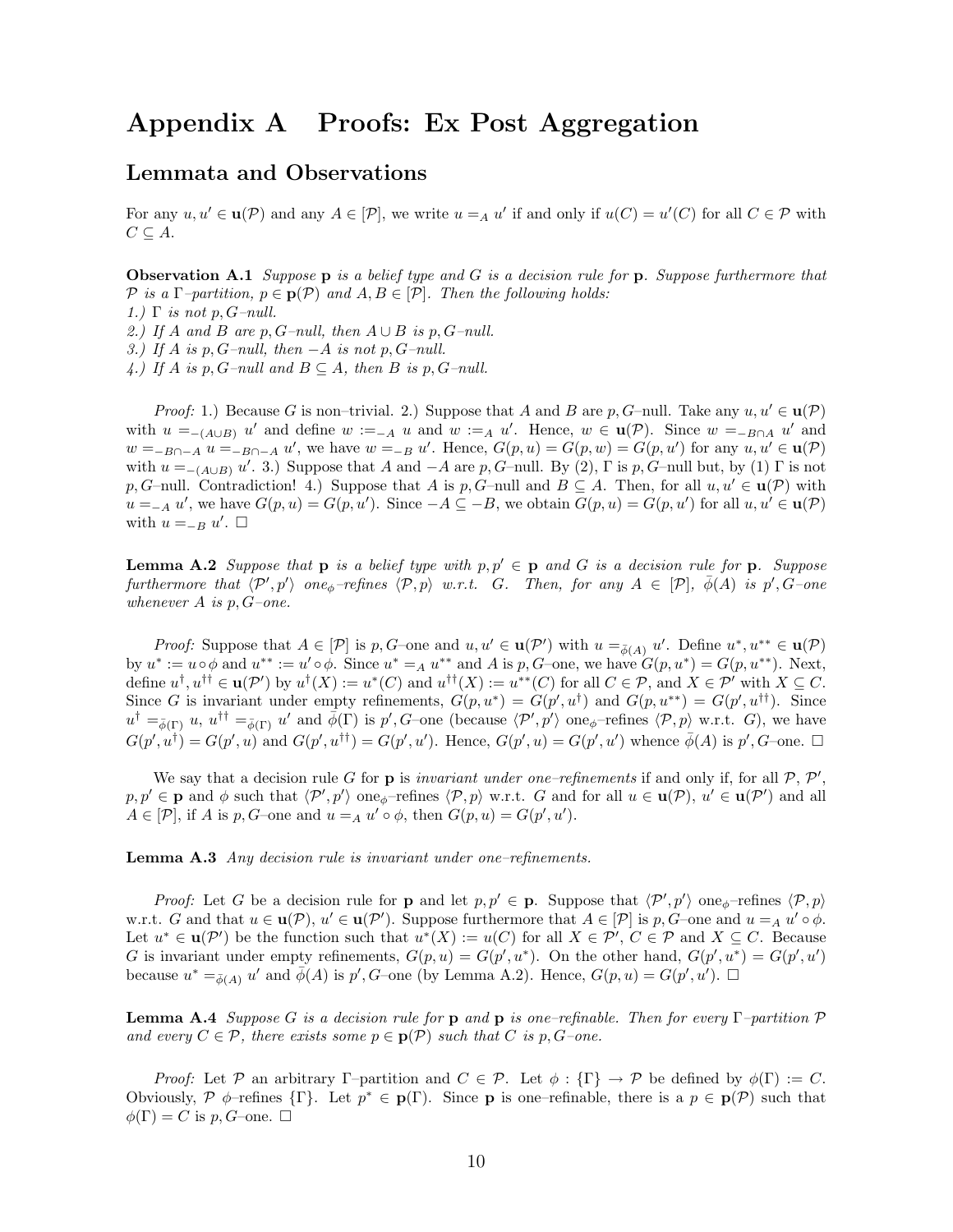Lemma A.5 Suppose s is a cardinal–ordinal utility aggregation rule that is (1) IIA and non–exceptional, or (2) Pareto optimal. Then there exist  $v_j^i, w_j^i \in Z_i$  with  $v_i^i = w_i^i$  and  $v_{i+1}^i = w_{i+1}^i$   $(1 \leq i \leq I,$  $1 \leq j \leq 2I$ ) such that for all  $\Gamma$ -partitions  $\mathcal{P}$  with  $2 \cdot I$  different consequences  $Y_1, \ldots, Y_{2I} \in \mathcal{P}$  and  $for \ all \ \langle u_i\rangle, \langle u'_i\rangle \in {\bf u}({\cal P})^I, \ u_i(Y_j)=v_j^i \ \ and \ \ u'_i(Y_j)=w_j^i \ \ (for \ all \ 1\leq i\leq I, \ 1\leq j\leq 2I), \ we \ have$  $[s(\langle u_i \rangle)](\{Y_l, Y_m\}) = \{Y_l\}$  but  $[s(\langle u'_i \rangle)](\{Y_l, Y_m\}) = \{Y_m\}$  (for all  $1 \leq l \leq I$  and  $I + 1 \leq m \leq 2I$ ).

Proof: Cf. Hild (2001a)

**Observation A.6** Let **p** be the set of all capacity on all  $\Gamma$ -partition. For any (finite)  $\Gamma$ -partition P, let  $p(\mathcal{P})$  be the set of all capacities  $\mathcal{P}$ . Let **u** be the set of all one-dimensional utilities. Let  $C(.,.)$  be  $Chouet-expectation$  (cf. footnote 4). Then the following holds:

1.) For any  $p \in \mathbf{p}(\mathcal{P})$  and  $A \in [\mathcal{P}]$ , A is p, C-one iff  $p(B) = p(B \cap A)$  for all  $B \in [\mathcal{P}]$ .

2.) **p** is a) one–refinable and b) cross–product refinable.

3.)  $C$  is a decision rule (i.e., non-trivial and invariant under empty refinements).

4.) For all  $p \in \mathbf{p}(\mathcal{P})$  and all  $A \in [\mathcal{P}]$  such that A is p, C-one, we have  $\min\{u(C)|C \in \mathcal{P}, C \subseteq A\} \leq$  $C(p, u) \le \max\{u(C)| C \in \mathcal{P}, C \subseteq A\}$ , for any  $u \in \mathbf{u}(\mathcal{P})$ .

*Proof:* For a fixed  $\Gamma$ -partition  $P$  and  $u \in \mathbf{u}(P)$ , we write ' $\{u \geq x\}$ ' instead of ' $\bigcup \{C \in P | u(C) \geq x\}$ ' and we omit curly brackets where this is unambiguous. 1.) We first show 'if'. Suppose that  $p(B)$  $p(B \cap A)$  for all  $B \in [P]$  and let  $u, u' \in \mathbf{u}(P)$  with  $u = A u'$ . We note that  $\{u \geq x\}$ ,  $\{u' \geq x\} \in [P]$  and, hence,  $p(u \ge x) = p(\lbrace u \ge x \rbrace \cap A)$  and  $p(u' \ge x) = p(\lbrace u' \ge x \rbrace \cap A)$ . Since  $\lbrace u \ge x \rbrace \cap A = \lbrace u' \ge x \rbrace \cap A$ , we obtain  $p(u \ge x) = p(u' \ge x)$  and, thus,  $C(p, u) = C(p, u')$ . Therefore, A is p, C-one. We now show 'only if'. For any  $X \in [\mathcal{P}]$  and define  $\mathbf{1}_X \in \mathbf{u}(\mathcal{P})$  as follows:  $\mathbf{1}_X(Y) = 1$  if  $Y \subseteq X$  and  $\mathbf{1}_X(Y) = 0$ otherwise (for all  $Y \in \mathcal{P}$ ). Assume that A is p, C–one and  $B \in [\mathcal{P}]$ . Clearly,  $\mathbf{1}_B =_A \mathbf{1}_{B \cap A}$ . Hence,  $C(p, 1_B) = C(p, 1_{B \cap A})$ . This implies  $\int_0^\infty p(1_B \ge x) dx = \int_0^\infty p(\{1_{B \cap A} \ge x\}) dx$  and  $p(B) = p(B \cap A)$ . 2.a) Suppose that p is a capacity on  $\overline{\mathcal{P}}$  and  $\overline{\mathcal{P}}'$   $\phi$ -refines  $\overline{\mathcal{P}}$ . Recall that  $\overline{\phi}$  is injective and has range  $X := \overline{\phi}(\Gamma)$ . We can, therefore, define  $p'(B) := p(\overline{\phi}^{-1}(B \cap X))$  for all  $B \in [\mathcal{P}']$ . It follows that  $p'$  is a capacity on P', p' refines p (because  $A = \overline{\phi}^{-1}(A \cap X)$  for all  $A \in [\mathcal{P}]$ ), and X is p', C-one (because  $p'(B \cap X) = p'(B)$  for all  $B \in [P']$ . Thus,  $\langle \mathcal{P}', p' \rangle$  one<sub> $\phi$ </sub>-refines  $\langle \mathcal{P}, p \rangle$ . 2.b) Suppose  $\mathcal{P}, \mathcal{P}^*$  and  $\mathcal{Q}$ are Γ–partitions such that  $X \cap X^* \in \mathcal{Q}$  (for all  $X \in \mathcal{P}, X^* \in \mathcal{P}^*$ ) and  $p \in \mathbf{p}(\mathcal{P}), p^* \in \mathbf{p}(\mathcal{P}^*)$ . By the definition of a partition (p. 2), we know that  $X \cap X^* \neq \emptyset$  for any  $X \in \mathcal{P}$  and  $X^* \in \mathcal{P}^*$  and that for any  $Y \in \mathcal{Q}$  there are  $X \in \mathcal{P}$  and  $X^* \in \mathcal{P}^*$  with  $Y = X \cap X^*$  (since all sets of the form  $X \cap X^*$ are mutually disjoint and their totality is jointly exhaustive of Γ). Similarly, (\*)  $A \cap A^* \in [Q] - \{\emptyset\}$ for any  $A \in [\mathcal{P}]-\{\emptyset\}$  and  $A^* \in [\mathcal{P}^*]-\{\emptyset\}$ . We say that A and  $A^*$  are *composers of*  $C \in [\mathcal{Q}]$  if and only if  $A \in [\mathcal{P}], A^* \in [\mathcal{P}^*]$  and  $C = A \cap A^*$ . We say that  $C \in [\mathcal{Q}]$  is *composable* if and only if there are composers of C; otherwise, we call C non–composable. Note that  $\varnothing$  is non–composable. We show that  $(**)$  any composable  $C \in [Q]$  has unique composers. Suppose  $A_1, A_2 \in [P], A_1^*, A_2^* \in [P^*]$  and  $C = A_1 \cap A_1^* = A_2 \cap A_2^*$ . Since C is non–empty,  $A_1, A_2, A_1^*, A_2^*$  also have to be non–empty. We can then express C, on the one hand, as the union of  $(A_1 \cap -A_2) \cap A_1^*$  and  $(A_1 \cap A_2) \cap A_1^*$  and, on the other hand, as the union of  $(-A_1 \cap A_2) \cap A_2^*$  and  $(A_1 \cap A_2) \cap A_2^*$ . Since  $(A_1 \cap -A_2)$  and  $(-A_1 \cap A_2)$ are disjoint, we must have  $(A_1 \cap -A_2) \cap A_1^* = (-A_1 \cap A_2) \cap A_2^* = \emptyset$ . Since  $A_1^*, A_2^*$  are non–empty,  $(*)$ implies that  $(A_1 \cap -A_2) = (-A_1 \cap A_2) = \emptyset$  which is equivalent to  $A_1 = A_2$ . Analogously, we conclude that  $A_1^* = A_2^*$  and, thus, establish claim (\*\*). We now define a capacity q on Q in three steps. Step 1: For any composable  $C \in [Q]$ , let  $q(C) := p(A) \cdot p^*(A^*)$  where  $A \in [P]$  and  $A^* \in [P^*]$  are the unique composers of C. Step 2: For any non–composable  $B \in \mathbb{Q} - \{\emptyset\}$ , let  $q(B) := \max q(C)$  where the maximum is taken over all composable  $C \in [Q]$  with  $C \subseteq B$ . Step 3:  $q(\emptyset) := 0$ . For any composable  $C_1, C_2 \in [Q]$  with  $C_1 \subseteq C_2$ , we now have  $q(C_1) \leq q(C_2)$  because the composers of  $C_1$  must be subsets of the composers of  $C_2$  and capacities are monotonic w.r.t. set inclusion. Hence,  $(*^{**})$  for any composable  $C \in [Q]$ , we have  $q(C) = \max \sum q(C')$  where the maximum is taken over all composable  $C' \in [Q]$  with  $C' \subseteq C$ . We now show that q thus defined is indeed a capacity on Q. By Step 3,  $q(\emptyset) = 0$ . By Step  $1, q(\Gamma) = p(\Gamma) \cdot p^*(\Gamma) = 1$ . It remains to be shown that q is monotonic w.r.t. set inclusion. Suppose  $B_1, B_2 \in [Q]$  and  $B_1 \subseteq B_2$ . We only consider the case where  $B_1, B_2 \neq \emptyset$  (all other cases are trivial). By (\*\*\*), we know, on the one hand, that  $q(B_1) = \max \sum q(C_1)$  where the maximum is taken over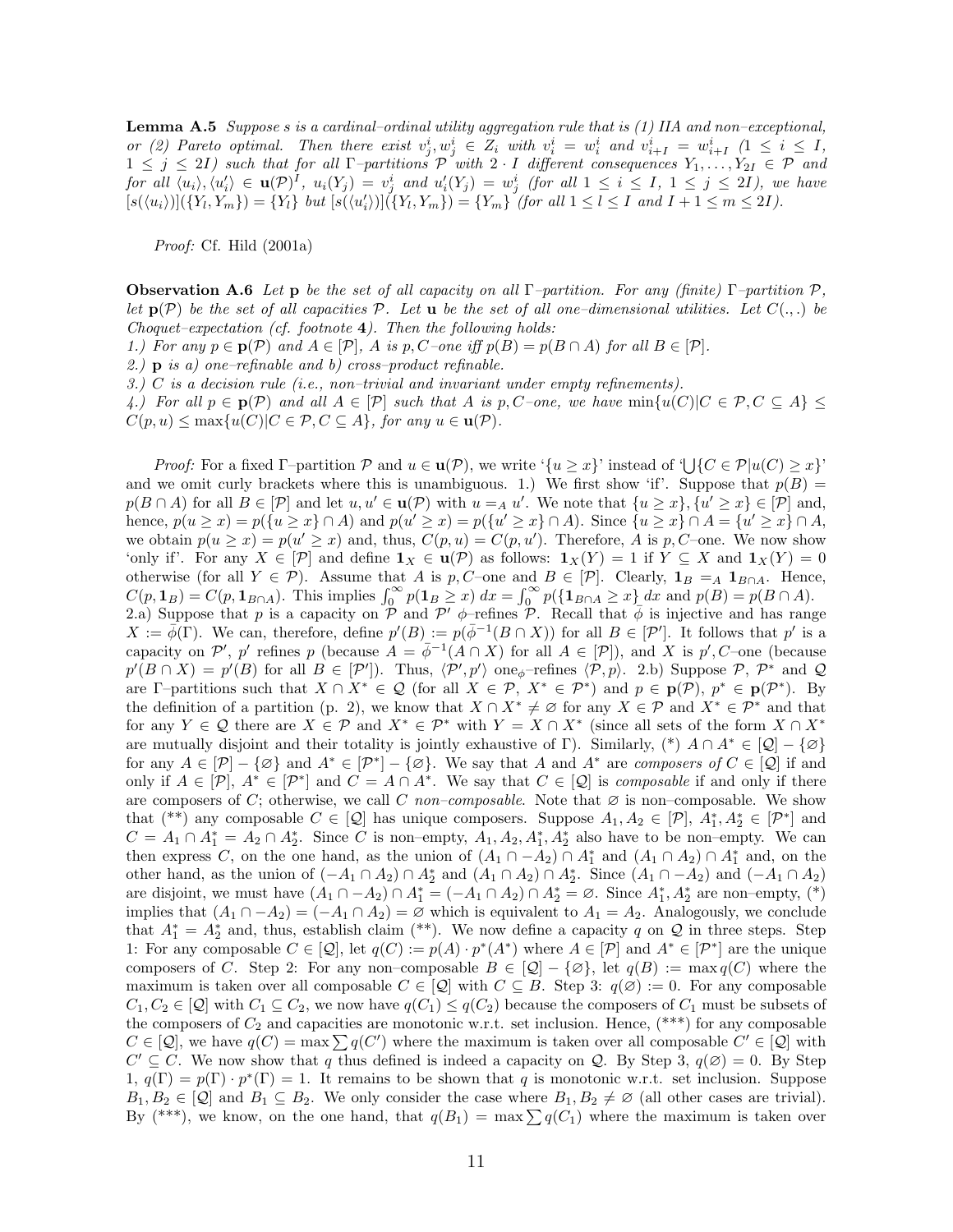all composable  $C_1 \in [Q]$  with  $C_1 \subseteq B_1$  and, on the other hand, that  $q(B_2) = \max \sum q(C_2)$  where the maximum is taken over all composable  $C_2 \in [Q]$  with  $C_2 \subseteq B_2$ . Since  $B_1 \subseteq B_2$ , every composable subset  $C_1 \in [Q]$  of  $B_1$  is also a subset of  $B_2$ . Hence,  $q(B_1) \leq q(B_2)$ . Finally, we note that the composers of any  $A \in [\mathcal{P}]$  are A and  $\Gamma$  while the composers of any  $A^* \in [\mathcal{P}^*]$  are  $\Gamma$  and  $A^*$ . Hence, by Step 1,  $q(A) = p(A) \cdot 1$  and  $q(A^*) = 1 \cdot p^*(A^*)$ . We thus establish that q refines both p and p<sup>\*</sup>. (We notice en passant that, by this construction, q is not a probability even if p and  $p^*$  are probabilities.) 3.) Trivial. 4.) Suppose  $A \in [\mathcal{P}]$  is  $p, C$ -one,  $u \in \mathbf{u}(\mathcal{P})$  and define  $s := \max\{u(C)|C \in \mathcal{P}, C \subseteq A\}$ . We only prove  $C(p, u) \leq s$ . The second half of the claim is analogous. We identify  $s \in \mathbb{R}$  with the function  $u' \in \mathbf{u}(\mathcal{P})$ that is constant = s. Define  $v \in \mathbf{u}(\mathcal{P})$  by  $v :=_A u$  and  $v :=_{A} s$ . Since A is  $p, C$ -one,  $C(p, u) = C(p, v)$ . Since  $v \leq s$ ,  $C(p, v) \leq C(p, s)$  (by the monotonicity of  $C(p, .)$ ). Hence,  $C(p, u) \leq C(p, s) = s$ .  $\Box$ 

#### Theorems

For any  $\langle M_i \rangle \in \mathbf{G}(I)$ , any  $A \in [\mathcal{P}_{\langle M_i \rangle}]$ , any  $f \in \mathcal{F}_{\langle M_i \rangle}$  and any  $1 \leq i \leq I$ , we say that A is  $f$ -one in  $M_i$ if and only if A is  $P_{M_i,f}$ ,  $G_{M_i}$ -one. Note that in the following proofs there is an important notational difference between ' $P_i$ ' (a function P indexed by i) and ' $P_{M_i}$ ' (the function P occurring in  $M_i$ ).

**Theorem 2.2** *Proof:* Suppose S is an ex post social choice rule that has a wide domain and is for one–refinable models and s is a utility aggregation rule associated with  $S$ . Suppose furthermore that (1) s is IIA and non–exceptional, or (2) s is Pareto optimal. By assumption,  $\Gamma$  is a least countably infinite and, thus, we can partition it into  $2 \cdot I$  different, at least countably infinite, sets  $X_1, \ldots, X_{2I}$ . For each  $1 \leq k \leq 2I$ , we can hence enumerate the elements of some countably infinite subset of  $X_k$ in a sequence  $x_k^1, x_k^2, \ldots, x_k^n, \ldots$  (where  $x_k^n \neq x_k^{n'}$ )  $\binom{n'}{k}$  for any  $n, n' \in \mathbb{N}^+$ ). We then define a sequence  $\langle \mathcal{P}_k^n \rangle$ of partitions of  $X_k$  by  $\mathcal{P}_k^n = \{\{x_k^1\}, \ldots, \{x_k^n\}, X_k - \{x_k^1\}, \ldots, x_k^n\}\}\$  for all  $n \in \mathbb{N}^+$ . We write  $X_k^0 := X_k$ and  $X_k^n := X_k - \{x_k^1, \ldots, x_k^n\}$  for all  $n \in \mathbb{N}^+$ . Let  $\mathcal{P}^0 := \{X_1, \ldots, X_{2I}\}$  and  $\mathcal{P}^n := \mathcal{P}_1^n \cup \ldots \cup \mathcal{P}_{2I}^n$  for all  $n \in \mathbb{N}^+$ . Let  $\phi^0 : \mathcal{P}^0 \to \mathcal{P}^1$  and  $\psi^0 : \mathcal{P}^0 \to \mathcal{P}^1$  be defined by  $\phi^0(X_k^0) := X_k^1$  and  $\psi^0(X_k^0) := \{x_k^1\}$ (for all  $1 \leq k \leq 2I$ ). For any  $n \in \mathbb{N}^+$ , let  $\phi^n : \mathcal{P}^n \to \mathcal{P}^{n+1}$  and  $\psi^n : \mathcal{P}^n \to \mathcal{P}^{n+1}$  be defined by  $\phi^n({x_k^n}'$  $\left[\begin{smallmatrix} n' \\ k' \end{smallmatrix}\right] \right) \, := \, \left[\begin{smallmatrix} \overline{n'} \\ \overline{x}^{n'}_k \end{smallmatrix}\right]$  $\begin{bmatrix} n' \\ k \end{bmatrix}$  and  $\psi^n(\{x_k^{n'}\})$  $\{x_k^{n'}\}\right) := \{x_k^{n'}\}$  $\mathbb{R}^{n'}$  for all  $n' \leq n \ (n' \in \mathbb{N}^+)$  and by  $\phi^{n}(X_{k}^{n}) := X_{k}^{n+1}$  and  $\psi^{n}(X_{k}^{n}) := \{x_{k}^{n+1}\}\$  (for all  $1 \leq k \leq 2I$ ). Trivially,  $\mathcal{P}^{n+1}$  both  $\phi^{n}$ -refines and  $\psi^{n}$ -refines  $\mathcal{P}^{n}$  (for all  $n \in \mathbb{N}$ ).

By Lemma A.5, there exists  $\langle M_i^* \rangle \in \mathcal{G}_S$  and  $v_j^i, w_j^i \in \mathbb{R}^L$  with  $v_i^i = w_i^i$  and  $v_{i+1}^i = w_{i+1}^i$   $(1 \le i \le I,$  $1 \leq j \leq 2I$ ) such that for all Γ–partitions P with 2  $\cdot I$  different consequences  $Y_1, \ldots, Y_{2I} \in \mathcal{P}$  and for all  $\langle u_i \rangle, \langle u'_i \rangle \in \mathbf{u}(\mathcal{P})^I$  with  $u_i(Y_j) = v_j^i$ , and  $u'_i(Y_j) = w_j^i$  (for all  $1 \leq i \leq I, 1 \leq j \leq 2I$ ), we have  $[s(\langle u_i \rangle)](\{Y_l, Y_m\}) = \{Y_l\}$  but  $[s(\langle u'_i \rangle)](\{Y_l, Y_m\}) = \{Y_m\}$  (for all  $1 \leq l \leq l$  and  $l + 1 \leq m \leq 2l$ ). Let  $\mathbf{p}_i := \mathbf{p}_{M_i^*}$ , and  $G_i := G_{M_i^*}$  (for all  $1 \leq i \leq I$ ). We now recursively define a sequence  $\langle u_1^n, \ldots, u_I^n \rangle_{n \in \mathbb{N}}$ of vectors of individual utility functions such that, for each  $n \in \mathbb{N}$  and  $1 \leq i \leq I$ ,  $u_i^n \in \mathbf{u}(\mathcal{P}^n)$ . For all even  $n \in \mathbb{N}$ , let  $u_i^n(X_k^n) := v_k^i$  and, for all odd  $n \in \mathbb{N}$ , let  $u_i^n(X_k^n) := w_k^i$  (for all  $1 \leq i \leq I$  and all  $1 \leq k \leq 2I$ ). Finally, for any  $n, n' \in \mathbb{N}^+$  with  $n' \leq n$ , let  $u_i^{n+1}(\lbrace x_k^{n'} \rbrace)$  $\binom{n'}{k}$  :=  $u_i^n(\{x_k^{n'}\})$  ${k \choose k}$  and, for any  $n \in \mathbb{N}$ , let  $u_i^{n+1}(\{x_k^{n+1}\}) := u_i^n(X_k^n)$  (for all  $1 \leq i \leq I$ , and  $1 \leq k \leq 2I$ ). It follows from Lemma A.5 that, for all  $n \in \mathbb{N}$ ,  $\binom{*}{\cdot}$   $[s(\langle u_i^{2n} \rangle)](\{\tilde{X}_l^{2n}, X_m^{2n}\}) = \{X_l^{2n}\}\$  and  $[s(\langle u_i^{2n+1} \rangle)](\{X_l^{2n+1}, X_m^{2n+1}\}) = \{X_m^{2n+1}\}\$  (for all  $1 \leq l \leq I$  and  $I + 1 \leq m \leq 2I$ ). Moreover,  $(*^*)$   $u_i^n = u_i^{n+1} \circ \psi^n$  for any  $n \in \mathbb{N}$  and  $1 \leq i \leq I$ . Next we note that, by assumption, there are  $c, d \in \Phi$  with  $c \neq d$ . It can be shown by induction that there is a sequence  $\langle M_1^n, \ldots, M_I^n \rangle_{n \in \mathbb{N}}$  of vectors of individual decision–theoretic models such that, for all  $n \in \mathbb{N}$ ,  $\langle M_1^n, \ldots, M_I^n \rangle \in \mathcal{G}_S$  and, for all  $1 \leq i \leq I$ ,  $\mathcal{P}_{\langle M_i^n \rangle} = \mathcal{P}^n$ ,  $u_{M_i^n} = u_i^n$ ,  $c, d \in \mathcal{F}_{\langle M_i^n \rangle} \subseteq \mathcal{F}_{\langle M_i^{n+1} \rangle}$ ,  $\mathbf{p}_{M_i^n} = \mathbf{p}_i$ ,  $G_{M_i^n} = G_i$ , and (i)  $X_i^0$  is c-one in  $M_i^0$ ,  $P_{M_i^{n+1},c}$  one<sub> $\phi^n$ </sub>-refines  $P_{M_i^n,c}$  w.r.t.  $G_i$ , (ii)  $X_{i+I}^0$  is d-one in  $M_i^0$ ,  $P_{M_i^{n+1},d}$  one<sub>φ<sup>n</sub>-refines  $P_{M_i^n,d}$  w.r.t.  $G_i$ , and, finally, (iii)  $P_{M_i^{n+1},f}$  one<sub>ψ<sup>n-refines  $P_{M_i^n,f}$ </sup> w.r.t.  $G_i$  for all</sub></sup></sub>  $f \in \mathcal{F}_{(M_i)} - \{c, d\}$ . Using Lemma A.2, we can show by induction that (i)  $X_i^n$  is c-one in  $M_i^n$  and (ii)  $X_{i+1}^n$  is d-one in  $M_i^n$ , while, trivially, (iii')  $\Gamma$  is f-one in  $M_i^n$  (for all  $n \in \mathbb{N}$ ,  $1 \le i \le I$ ,  $f \in \mathcal{F}_{\langle M_i \rangle}$ ).

We now show that  $\langle M_i^{n+1} \rangle$  refines  $\langle M_i^n \rangle$  (for all  $n \in \mathbb{N}$ ). We need to show that  $G_i(P_{M_i^n,f}, u_{M_i^n}) =$  $G_i(P_{M_i^{n+1},f}, u_{M_i^{n+1}})$  for all  $f \in \mathcal{F}_{\langle M_i \rangle}, 1 \leq i \leq I, n \in \mathbb{N}$ . We note  $u_{M_i^{n+1}}(\phi^n(X_i^n)) = u_{M_i^{n+1}}(X_i^{n+1}) =$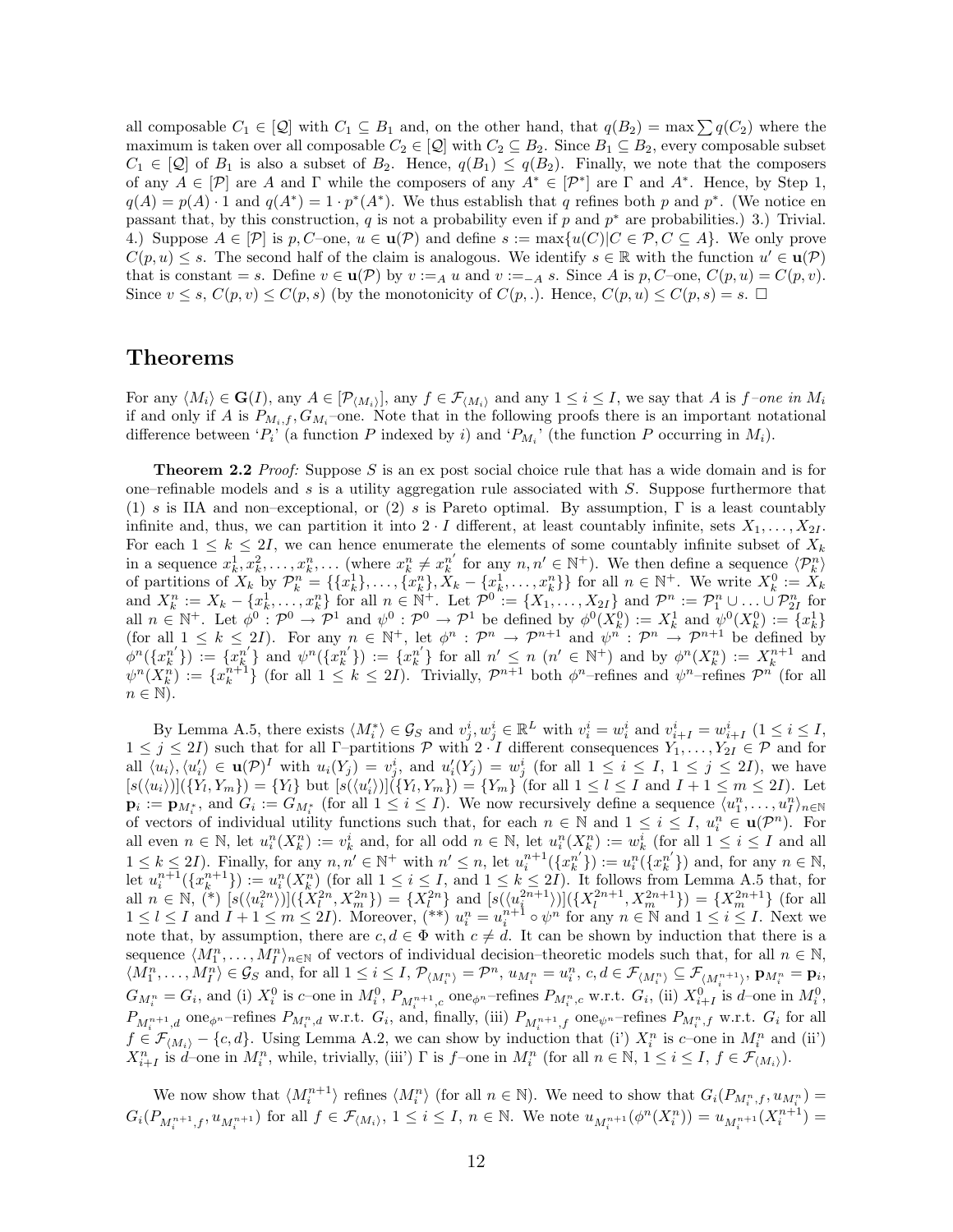$v_i^i = w_i^i = u_{M_i^n}(X_i^n)$  and similarly for d, while for  $f \in \mathcal{F}_{\langle M_i \rangle} - \{c, d\}$  we have  $(*^*) u_{M_i^n} = u_{M_i^{n+1}} \circ \psi^n$  $(1 \leq i \leq I, n \in \mathbb{N})$ . The claim the follows by applying Lemma A.3 to (i)–(iii) and (i')–(iii'). Finally, we show that  $(+) C_{S({M_i^{2n}})}(c,d) = {c}$  but  $(++) C_{S({M_i^{2n+1}})}(c,d) = {d}$  (for all  $n \in \mathbb{N}$ ). Applying Observation A.1.4 to (i')–(ii'), we find that  $X_1^n \cup ... \cup X_I^n$  is unanimously c–one in  $\langle M_i^n \rangle$  and  $X_{I+1}^n \cup$ ...∪  $X_{2I}^n$  is unanimously d-one in  $\langle M_i^n \rangle$  (for all  $n \in \mathbb{N}$ ). By Definition 2.1, (\*) then implies  $(+)$  and  $(++)$ , i.e., c absolutely dominates d in  $\langle M_i^{2n} \rangle$  w.r.t. s whereas d absolutely dominates c in  $\langle M_i^{2n+1} \rangle$ w.r.t. s (for all  $n \in \mathbb{N}$ ).  $\Box$ 

### Appendix B Proofs: Robust Aggregation

We assume that all individuals share the same belief type  $p$  and decision rule G. For any decisiontheoretic model  $M = \langle \mathcal{P}, u, \mathcal{F}, \mathbf{p}, P, G \rangle$ , any Γ–partition  $\mathcal{P}'$  and any 1–1 mapping  $\phi : \mathcal{P} \to \mathcal{P}'$ , let the  $\phi$ -relabelling of M be defined as the model  $\phi M := \langle \mathcal{P}', u \circ \phi^{-1}, \mathcal{F}, \mathbf{p}, P', G \rangle$  where  $P' : \mathcal{F} \to \mathbf{p}(\mathcal{P}')$  is the function such that  $P'_f := P_f \circ \bar{\phi}^{-1}$  for all  $f \in \mathcal{F}$ . For any robust social choice rule S with a wide domain, we have  $\langle M_i \rangle \in \mathcal{G}_S$  iff  $\langle \phi M_i \rangle \in \mathcal{G}_S$ .

**Theorem 3.1 and Theorem 3.2.3** Preparation: Suppose that S is a robust social choice rule that has a wide domain and that is for models that are one–refinable, cross–product refinable and invariant under relabelling. Suppose S is non–trivial. Hence, there are  $\langle M_i^* \rangle, \langle M_i^{\dagger} \rangle \in \mathcal{G}_S$  such that  $\mathcal{F} := \mathcal{F}_{\langle M_i^* \rangle} = \mathcal{F}_{\langle M_i^* \rangle}, \quad \langle V_{M_i^*} \rangle = \langle V_{M_i^*} \rangle,$  and for some  $X \subseteq \mathcal{F}$  and  $g \in X, \quad (+) \, g \in C_{S(\langle M_i^* \rangle)}(X)$ but  $g \notin C_{S((M_i^{\dagger}))}(X)$ . Let  $N_1 := |\mathcal{P}_{(M_i^*)}|$  and  $N_2 := |\mathcal{P}_{(M_i^{\dagger})}|$ . Then there is a  $\Gamma$ -partition  $\mathcal{P}'$  with  $|\mathcal{P}'| = N_1 \cdot N_2$  each of whose elements is at least countably infinite. We enumerate the elements of  $\mathcal{P}_{\langle M^*_{i} \rangle}$ ,  $\mathcal{P}_{\langle M_i^{\dagger} \rangle}^{\dagger}$  and  $\mathcal{P}'$  such that  $\mathcal{P}_{\langle M_i^* \rangle} = \{C_{m_1}|m_1 = 1, 2, ..., N_1\}, \ \mathcal{P}_{\langle M_i^{\dagger} \rangle}^{\dagger} = \{D_{m_2}|m_2 = 1, 2, ..., N_2\},\$  $\mathcal{P}' = \{X_{m_1,m_2}|m_1=1,2,\ldots,N_1;m_2=1,2,\ldots,N_2\}$ . We define  $\mathcal{P}^* := \{\bigcup\{X_{m_1,1},\ldots,X_{m_1,N_2}\}|m_1=1,\ldots,N_1\}$  $[1, 2, \ldots, N_1]$  and  $\mathcal{P}^{\dagger} := \{ \bigcup \{X_{1,m_2}, \ldots, X_{N_1,m_2}\} | m_2 = 1, 2, \ldots, N_2 \}.$  Obviously,  $\mathcal{P}^*$  and  $\mathcal{P}^{\dagger}$  are  $\Gamma$ partitions and subsets of  $[\mathcal{P}']$ . We define  $\phi^* : \mathcal{P}_{\langle M^*_i \rangle} \to \mathcal{P}^*$  by  $\phi^*(C_{m_1}) := \bigcup \{X_{m_1,1}, \ldots, X_{m_1,N_2}\}$ and  $\phi^{\dagger} : \mathcal{P}_{\langle M_i^{\dagger} \rangle} \to \mathcal{P}^{\dagger}$  by  $\phi^{\dagger}(D_{m_2}) := \bigcup \{X_{1,m_2}, \ldots, X_{N_1,m_2}\}$  (for  $m_1 = 1, 2, \ldots N_1, m_2 = 1, 2, \ldots N_2$ ). Obviously,  $\phi^*$  and  $\phi^{\dagger}$  are 1–1. We write  $M_i^{**} := \phi^* M_i^*$  for the  $\phi^*$ -relabelling of  $M_i^*$  and  $M_i^{\dagger \dagger} := \phi^{\dagger} M_i^{\dagger}$ for the  $\phi^{\dagger}$ -relabelling of  $M_i^{\dagger}$  and, recalling our restrictions on  $\mathcal{G}_S$ , we set  $\mathbf{p} := \mathbf{p}_{\langle M_i^* \rangle} = \mathbf{p}_{\langle M_i^* \rangle}$  and  $G := G_{\langle M_i^* \rangle} = G_{\langle M_i^* \rangle}$   $(1 \leq i \leq I)$ . Since S has a wide domain, we have  $\langle M_i^{**} \rangle, \langle M_i^{\dagger \dagger} \rangle \in \mathcal{G}_S$ . We have  $V_{M_{kl}^*} = V_{M_{kl}^{**}}^{M_{kl}^*}$  and  $V_{M_{kl}^{\dagger}}^{M_{kl}^*} = V_{M_{kl}^{\dagger\dagger}}$  (for all  $1 \leq k, l \leq I$ ) because G is invariant under relabelling. Let S' be an ex ante social choice rule associated with S. Then  $S(\langle M_i^{**} \rangle) = S'(\langle M_{kl}^{\dagger *} \rangle) = S'(\langle M_{kl}^{\dagger *} \rangle) = S(\langle M_i^{\dagger *} \rangle)$ yields  $(+)$   $g \in C_{S(\langle M_i^{**}\rangle)}(X)$  but  $g \notin C_{S(\langle M_i^{+ \dagger}\rangle)}(X)$  (from  $(+)$ ). Trivially,  $X \cap X' \in \mathcal{P}'$  for every  $X \in \mathcal{P}^*, X' \in \mathcal{P}^{\dagger}$ . Since **p** is cross-product refinable, there thus exists  $P'_i : \mathcal{F} \to \mathbf{p}(\mathcal{P}')$  such that, for all  $f \in \mathcal{F}$  and all  $1 \leq i \leq I$ ,  $P'_{i,f}$  refines  $P_{M_i^{**},f}$  as well as  $P_{M_i^{+\dagger},f}$ . For every  $1 \leq i \leq I$ , let the functions  $v_i, w_i \in \mathbf{u}(\mathcal{P}')$  be defined by  $v_i(X_{m_1,m_2}) := u_{M_i^{**}}(\bigcup \{X_{m_1,1},\ldots,X_{m_1,N_2}\}) = u_{M_i^{*}}(C_{m_1})$  and  $w_i(X_{m_1,m_2}) := u_{M_i^{\dagger}}(\bigcup \{X_{1,m_2},\ldots,X_{N_1,m_2}\}) = u_{M_i^{\dagger}}(D_{m_2})$  for all  $m_1 = 1,2,\ldots,N_1$ ,  $m_2 = 1,2,\ldots,N_2$ . Since S has a wide domain, there exists  $\langle M'_i \rangle \in \mathcal{G}_S$  such that (for all  $1 \leq i \leq I$ )  $\mathcal{P}_{\langle M'_i \rangle} = \mathcal{P}'$ ,  $u_{M'_i} = v_i$ ,  $\mathcal{F} \subseteq \mathcal{F}_{\langle M'_i \rangle}, \mathbf{p}_{\langle M'_i \rangle} = \mathbf{p}, G_{\langle M'_i \rangle} = G$ , and  $P_{M'_i, f} = P'_{i, f}$  for all  $f \in \mathcal{F}$ . By the invariance of G under empty refinements, it follows that (\*)  $G(P_{M'_{k},f},v_{l}) = G(P_{M^{**}_{k},f},u_{M^{**}_{l}})$  and  $G(P_{M'_{k},f},w_{l}) = G(P_{M^{+\dagger}_{k},f},u_{M^{+\dagger}_{l}})$ whence  $V_{M'_{kl}}(f) = V_{M^{**}_{kl}}(f)$  (for all  $f \in \mathcal{F}, 1 \leq k, l \leq I$ ). This completes our preparation and we now turn to finishing the proofs for our two separate propositions.

*Proof of Theorem 3.1:*  $\langle M_i' \rangle$  refines both  $\langle M_i^{**} \rangle$  and  $\langle M_i^{\dagger \dagger} \rangle$  because  $V_{M_i'}(f) = V_{M_i^{**}}(f)$  (by (\*)) and  $V_{M_i^*}(f) = V_{M_i^*}(f) = V_{M_i^{\dagger}}(f) = V_{M_i^{\dagger}}(f)$  (for all  $1 \leq i \leq I$  and  $f \in \mathcal{F}$ ). Now suppose S were stable and non–trivial. This would require that  $g \in C_{S({M'_i})}(X)$  and  $g \notin C_{S({M'_i})}(X)$  (by  $(+')$ ). Contradiction! Hence, S is not stable if it is non-trivial.  $\Box$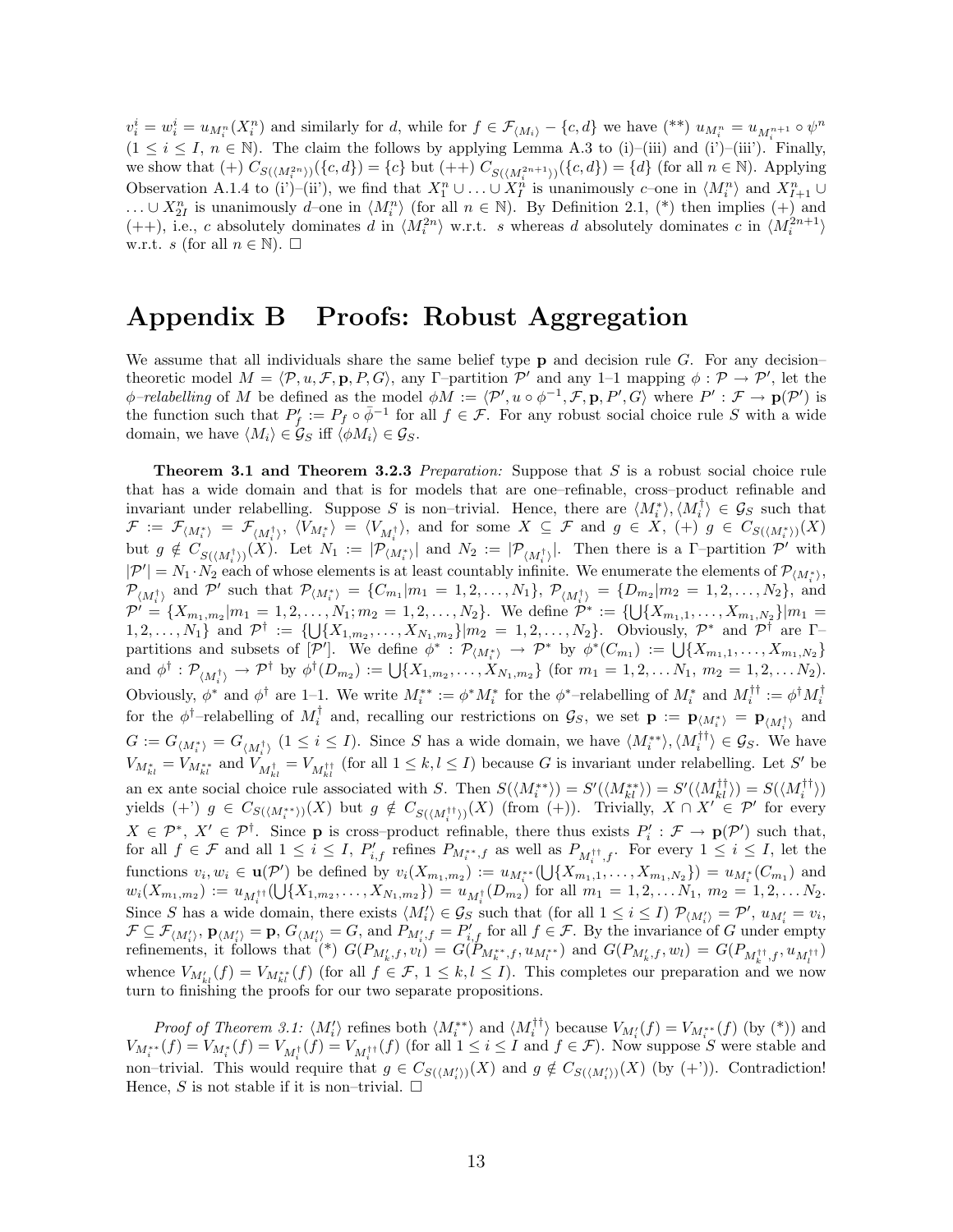*Proof of Theorem 3.2.3:* We recall that every  $X_{m_1,m_2} \in \mathcal{P}'$  is at least countably infinite  $(m_1 =$  $1, 2, \ldots N_1, m_2 = 1, 2, \ldots N_2$ . Proceeding as in Theorem 2.2, we can hence enumerate the elements of some countably infinite subset of  $X_{m_1,m_2}$   $(m_1 = 1, 2, \ldots N_1, m_2 = 1, 2, \ldots N_2)$  in a sequence  $x_n^1$  $\frac{1}{m_1,m_2},$  $x_{m_1,m_2}^2, \ldots, x_{m_1,m_2}^n, \ldots$  (where  $x_{m_1,m_2}^n \neq x_m^{n'}$  $m'_1, m_2$  for any  $n, n' \in \mathbb{N}^+$ ). We then define a sequence  $\langle \mathcal{P}_{m_1,m_2}^n \rangle$ of partitions of  $X_{m_1,m_2}$  by  $\mathcal{P}_{m_1,m_2}^n = {\{\{x_{m_1,m_2}^1\},\ldots,\{x_{m_1,m_2}^n\},X_{m_1,m_2} - \{x_{m_1,m_2}^1,\ldots,x_{m_1,m_2}^n\}\}}$  for all  $n \in \mathbb{N}^+$ . We write  $X_{m_1,m_2}^0 := X_{m_1,m_2}^0$  and  $X_{m_1,m_2}^n := X_{m_1,m_2}^0 - \{x_{m_1,m_2}^1, \ldots, x_{m_1,m_2}^n\}$  for all  $n \in \mathbb{N}^+$ . Let  $\mathcal{P}^0 := \mathcal{P}' = \{X_{m_1,m_2}|m_1 = 1, 2, \ldots N_1; m_2 = 1, 2, \ldots N_2\}$  and  $\mathcal{P}^n := \bigcup \{\mathcal{P}^n_{m_1,m_2}|m_1 = 1, 2, \ldots N_1; m_2 = 1, 2, \ldots N_2\}$ 1, 2, . . .  $N_2$ } for all  $n \in \mathbb{N}^+$ . Let  $\phi^0 : \mathcal{P}^0 \to \mathcal{P}^1$  and  $\psi^0 : \mathcal{P}^0 \to \mathcal{P}^1$  be defined by  $\phi^0(X^0_{m_1,m_2}) := X^1_{m_1,m_2}$ <br>and  $\psi^0(X^0_{m_1,m_2}) := \{x^1_{m_1,m_2}\}$  and, for any  $n \in \mathbb{N}^+$ , let  $\phi^n : \$ defined by  $\phi^n({x^{n'}_{m_1,m_2}}) := {x^{n'}_{m_1,m_2}}$  and  $\psi^n({x^{n'}_{m_1,m_2}}) := {x^{n'}_{m_1,m_2}}$  for all  $n' \le n$   $(n' \in \mathbb{N}^+)$  and by  $\phi^n(X_{m_1,m_2}^n) := X_{m_1,m_2}^{n+1}$  and  $\psi^n(X_{m_1,m_2}^n) := \{x_{m_1,m_2}^{n+1}\}$  (for all  $m_1 = 1, 2, \ldots N_1, m_2 = 1, 2, \ldots N_2$ ). Define  $F^n : \mathcal{P}^0 \to \mathcal{P}^{n+1}$  by  $F^n := \phi^n \circ \dots \circ \phi^0$  for all  $n \in \mathbb{N}$ . Trivially,  $\mathcal{P}^{n+1}$  both  $\phi^n$ -refines and  $\psi^n$ -refines  $\mathcal{P}^n$ ; moreover,  $\mathcal{P}^{n+1}$   $F^n$ -refines  $\mathcal{P}^0$  (for all  $n \in \mathbb{N}$ ). We now recursively define a sequence  $\langle u_1^n, \ldots, u_l^n \rangle_{n \in \mathbb{N}}$ of vectors of individual utility functions such that, for each  $n \in \mathbb{N}$  and  $1 \leq i \leq I$ ,  $u_i^n \in \mathbf{u}(\mathcal{P}^n)$ . For all even  $n \in \mathbb{N}$ , let  $u_i^n(X_{m_1,m_2}^n) := v_i(X_{m_1,m_2})$  and, for all odd  $n \in \mathbb{N}$ , let  $u_i^n(X_{m_1,m_2}^n) := w_i(X_{m_1,m_2})$ (for all  $1 \leq i \leq I$ ,  $m_1 = 1, 2, \ldots N_1$ ,  $m_2 = 1, 2, \ldots N_2$ ). Finally, for any  $n, n' \in \mathbb{N}^+$  with  $n' \leq n$ , let  $u_i^{n+1}(\lbrace \overline{x_m}^{n'} \rbrace)$  $\binom{n'}{m_1,m_2}$  )  $:= u_i^n(\{x^{n'}_m\})$  $\{m_1', m_2\}$ ) and, for any  $n \in \mathbb{N}$ , let  $u_i^{n+1}(\{x_{m_1,m_2}^{n+1}\}) := u_i^n(X_{m_1,m_2}^n)$  (for all  $1 \leq i \leq I$ , and  $1 \leq k \leq 2I$ ). Notice that, for any  $n \in \mathbb{N}$  and  $1 \leq i \leq I$ , we have not only  $(*^*)$  $u_i^n = u_i^{n+1} \circ \psi^n$ , but also (\*\*\*)  $v_i = u_i^0$ ,  $v_i = u_i^{2n+2} \circ F^{2n+1}$ , and  $w_i = u_i^{2n+1} \circ F^{2n}$ . It can be shown by induction that there is a sequence  $\langle M_1^n, \ldots, M_I^n \rangle_{n \in \mathbb{N}}$  of vectors of individual decision–theoretic models such that  $\langle M_1^0, \ldots, M_I^0 \rangle = \langle M_1', \ldots, M_I' \rangle$  and, for all  $n \in \mathbb{N}$ ,  $\langle M_1^n, \ldots, M_I^n \rangle \in \mathcal{G}_S$  and, for all  $1 \leq i \leq I$ ,  $\mathcal{P}_{\langle M_i^n \rangle} = \mathcal{P}^n, u_{M_i^n} = u_i^n, \ \mathcal{F}_{\langle M_i^n \rangle} \subseteq \mathcal{F}_{\langle M_i^{n+1} \rangle}, \ \mathbf{p}_{M_i^n} = \mathbf{p}, \ G_{M_i^n} = G, \ (i) \text{ for all } f \in \mathcal{F}, \ P_{M_i^{n+1},f} \text{ one}_{\phi^{n-1}}$ refines  $P_{M_i^n,f}$  w.r.t. G, and (ii) for all  $\dot{f} \in \mathcal{F}_{\langle M_i^n \rangle} - \mathcal{F}, P_{M_i^{n+1},f}$  one<sub> $\psi^n$ </sub>-refines  $P_{M_i^n,f}$  w.r.t. G. Using the transitivity of belief refinements (p. 3), Lemma A.2 and (i), we can show by induction that  $P_{M_i^n,f}$ one<sub>F<sup>n</sub>-refines  $P_{M'_i,f}$  w.r.t. G for all  $f \in \mathcal{F}$ ,  $1 \leq i \leq I$ ,  $n \in \mathbb{N}^+$ . Applying Lemma A.3 to  $(*^{**})$ ,</sub></sup> we find that  $G(P_{M_k^{2n},f},u_{M_l^{2n}})=G(P_{M'_k,f},v_l)$ ,  $G(P_{M_k^{2n+1},f},u_{M_l^{2n+1}})=G(P_{M'_k,f},w_l)$  and, by (\*), both  $V_{M_{kl}^{2n}}(f) = V_{M_{kl}^{**}}(f)$  and  $V_{M_{kl}^{2n+1}}(f) = V_{M_{kl}^{**}}(f)$  (for all  $f \in \mathcal{F}, n \in \mathbb{N}, 1 \leq k, l \leq I$ ).

We now show that  $M_i^{n+1}$  refines  $M_i^n$ , for all  $n \in \mathbb{N}$  and  $1 \leq i \leq I$ . We need to show that  $V_{M_i^n}(f) = V_{M_i^{n+1}}(f)$  for all  $f \in \mathcal{F}_{\langle M_i^n \rangle}, 1 \leq i \leq I, n \in \mathbb{N}$ . If  $f \in \mathcal{F}$ , this follows from the fact that  $V_{M_i^{2n}}(f) = V_{M_i^{**}}(f) = V_{M_i^{1\dagger}}(f) = V_{M_i^{2n+1}}(f)$  (for and  $1 \leq i \leq I, n \in \mathbb{N}$ ). If  $f \in \mathcal{F}_{\langle M_i^n \rangle} - \mathcal{F}$ , the claim follows by applying Lemma A.3 to (ii) and (\*\*). Next, if S is IIA and non–trivial, then we have, for any  $n \in \mathbb{N}, \ C_{S(\langle M_i^{2n} \rangle)}(Y) = C_{S(\langle M_i^{**} \rangle)}(Y)$  and  $C_{S(\langle M_i^{2n+1} \rangle)}(Y) = C_{S(\langle M_i^{1\dagger} \rangle)}(Y)$  (for all  $Y \in F$ ). By (+'), we then have  $g \in C_{S({M_i^{2n}})}(X)$  but  $g \notin C_{S({M_i^{2n+1}})}(X)$  (for all  $n \in \mathbb{N}$ ).  $\Box$ 

**Theorem 3.2.1** *Proof:* Suppose that S is a robust social choice rule that has a wide domain and is for models that are one–refinable. (Note that, for this part of the theorem, we do not require cross– product refinability and invariance under relabelling.) Suppose furthermore that  $S$  is Pareto optimal. By definition of a robust social choice rule, there exists  $\langle M_i^* \rangle \in \mathcal{G}_S$ . Let  $\mathbf{p} := \mathbf{p}_{\langle M_i^* \rangle}$ , and  $G := G_{\langle M_i^* \rangle}$ . Let  $p \in \mathbf{p}(\Gamma)$ . Since G is non-trivial, there are  $u, u' \in \mathbf{u}(\Gamma)$  such that  $G(p, u) > G(p, u')$ . Define  $a := u(\Gamma)$ ,  $\hat{b} := u'(\Gamma)$  and  $\alpha := G(p, u), \beta := G(p, u')$ . We note that (\*) for any  $\Gamma$ -partition  $\mathcal{P}$ , any  $q \in \mathbf{p}(\mathcal{P})$  that refines p, any  $C \in \mathcal{P}$  for which C is q, G–one and any  $v_a, v_b \in \mathbf{u}(\mathcal{P})$  with  $v_a(C) = a$  and  $u_b(C) = b$ , we have  $G(q, v_a) = \alpha$  and  $G(q, v_b) = \beta$  (by Lemma A.3). Next, we partition Γ into two at least countably infinite sets  $X_k$   $(k = 1, 2)$ . For each  $k = 1, 2$ , we enumerate the elements of some countably infinite subset of  $X_k$  in a sequence  $x_k^1, x_k^2, \ldots, x_k^n, \ldots$  (where  $x_k^n \neq x_k^{n'}$  $k^{n'}_k$  for any  $n, n' \in \mathbb{N}^+$ ). For all for all  $n \in \mathbb{N}^+$ and  $k = 1, 2$ , let  $X_k^n$ ,  $\mathcal{P}^n$ ,  $\mathcal{P}_k^n$ ,  $\phi^n$  and  $\psi^n$  be defined as in Theorem 2.2. We now recursively define a sequence  $\langle u_1^n, \ldots, u_l^n \rangle_{n \in \mathbb{N}^+}$  of vectors of individual utility functions such that, for each  $n \in \mathbb{N}^+$  and  $1 \leq i \leq I, u_i^n \in \mathbf{u}(\mathcal{P}^n)$ . Let  $u_j^n(C) := a$  for all  $C \in \mathcal{P}^n$ ,  $2 \leq j \leq I$ ,  $n \in \mathbb{N}^+$ . For all even  $n \in \mathbb{N}^+$ , let  $u_1^n(X_1^n) := a$  and  $u_1^n(X_2^n) := b$ . For all odd  $n \in \mathbb{N}^+$ , let  $u_1^n(X_1^n) := b$  and  $u_1^n(X_2^n) := a$ . Finally, let  $u_1^1(\{x_1^1\}) := u_1^1(\{x_2^1\}) := a$  and, for any  $n, n' \in \mathbb{N}^+$  with  $n' \leq n$ , let  $u_1^{n+1}(\{x_k^n\})$  $\begin{pmatrix} n \\ k \end{pmatrix}$   $\sum_{i=1}^{n} u_1^n (\{x_k^{n'}\})$  $\binom{n'}{k}$  and  $u_1^{n+1}(\{x_k^{n+1}\}) := u_1^n(X_k^n)$  (for  $k = 1, 2$ ). As in Theorem 2.2, we have  $(**)$   $u_i^n = u_i^{n+1} \circ \psi^n$  for any  $n \in \mathbb{N}^+$ and  $1 \leq i \leq I$ .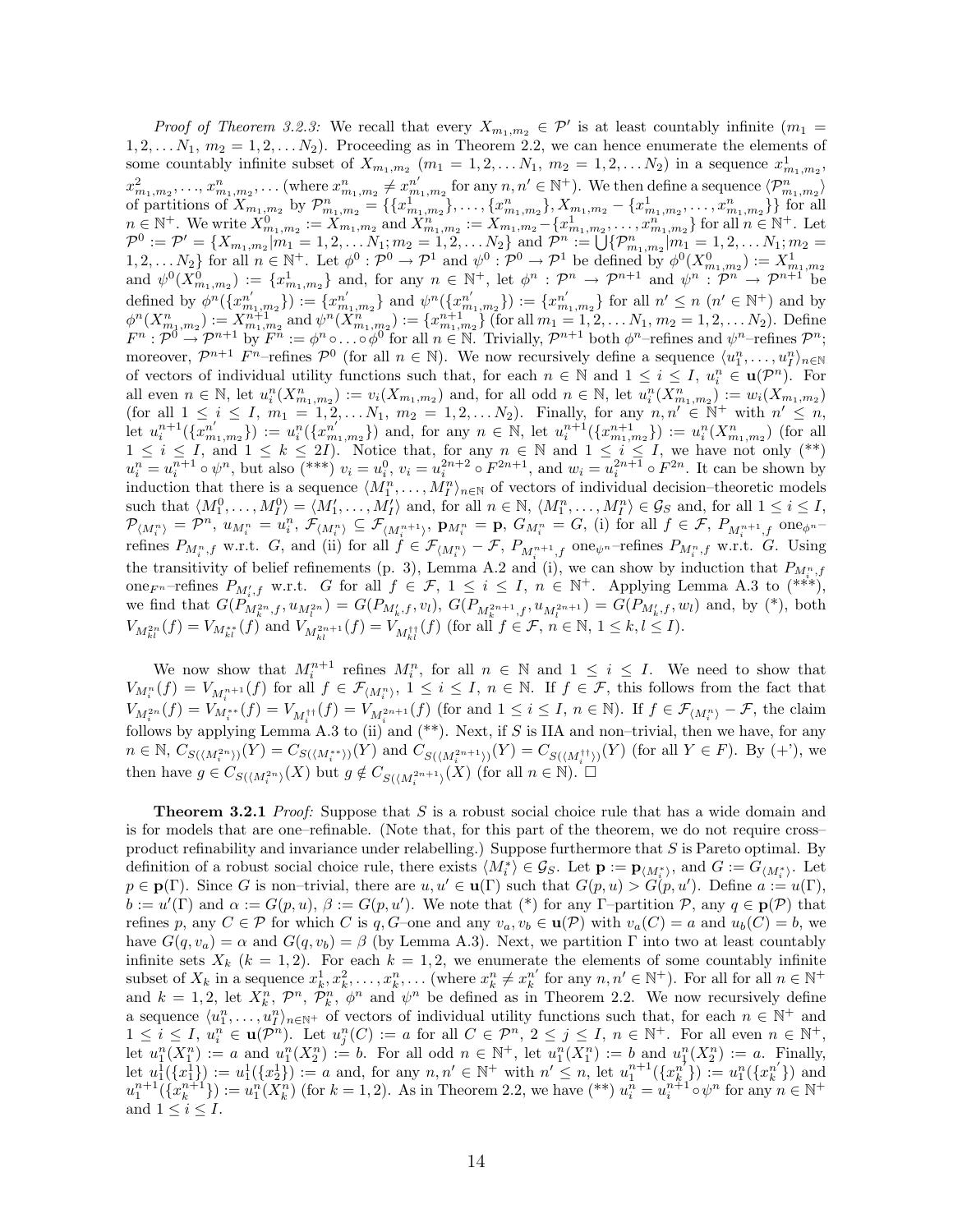By assumption, there are  $c, d \in \Phi$  with  $c \neq d$ . It can be shown by induction that there is a sequence  $\langle M_1^n, \ldots, M_I^n \rangle_{n \in \mathbb{N}^+}$  of vectors of individual decision–theoretic models such that, for all  $n \in \mathbb{N}^+$ ,  $\langle M_1^n, \ldots, M_I^n \rangle \in \mathcal{G}_S$  and, for all  $1 \leq i \leq I$  and  $2 \leq j \leq I$ ,  $\mathcal{P}_{\langle M_i^n \rangle} = \mathcal{P}^n$ ,  $u_{M_i^n} = u_i^n$ ,  $c, d \in \mathcal{F}_{\langle M_i^n \rangle} \subseteq$  $\mathcal{F}_{\langle M^{n+1}_i \rangle}, \; \mathbf{p}_{\langle M^n_i \rangle} = \mathbf{p}, \; G_{\langle M^n_i \rangle} = G \; \text{and} \; \text{(i)} \; P_{M^0_i,c} \; \text{refines} \; p, \; \{x^1_1\} \; \text{is} \; c\text{-one in} \; M^0_1, \; X^1_1 \; \text{is} \; c\text{-one in} \; M^0_j,$  $P_{M_i^{n+1},c}$  one<sub> $\phi^n$ </sub>-refines  $P_{M_i^n,c}$  w.r.t. G (ii)  $P_{M_i^0,d}$  refines p,  $\{x_2^1\}$  is d-one in  $M_1^0$ ,  $X_2^1$  is d-one in  $M_j^0$ ,  $P_{M_i^{n+1},d}$  one<sub> $\phi^n$ </sub>-refines  $P_{M_i^n,d}$  w.r.t. **u**, G and, finally, (iii) for all  $f \in \mathcal{F}_{\langle M_i^n \rangle} - \{c, d\}$ ,  $P_{M_i^{n+1},f}$  one<sub> $\psi^n$ </sub>refines  $P_{M_i^n, f}$  w.r.t. G. Using Lemma A.2, we can show by induction that (i')  $\{x_1^1\}$  is c-one in  $M_1^n, X_1^n$  is c–one in  $\dot{M}_j^n$ , (ii')  $\{x_2^1\}$  is d–one in  $M_1^n$ ,  $X_2^n$  is d–one in  $M_j^n$  and, trivially, (iii')  $\Gamma$  is f–one in  $M_i^n$  (for all  $n \in \mathbb{N}^+, 2 \leq j \leq I, 1 \leq i \leq I, f \in \mathcal{F}_{\langle M_i^n \rangle}$ ). We now show that  $\langle M_i^{n+1} \rangle$  refines  $\langle M_i^n \rangle$  for all  $n \in \mathbb{N}^+$ . We need to show that  $G(P_{M_i^n,f}, u_{M_i^n}) = G(P_{M_i^{n+1},f}, u_{M_i^{n+1}})$  for all  $f \in \mathcal{F}_{\langle M_i^n \rangle}, 1 \leq i \leq I, n \in \mathbb{N}^+$ . We note that  $u_{M_1^n}(\{x_1^1\}) = u_{M_1^{n+1}}(\{x_1^1\}) = u_{M_1^{n+1}}(\phi^n(\{x_1^1\})$  and  $u_{M_j^n}(X_1^n) = u_{M_j^{n+1}}(X_1^n) = u_{M_j^{n+1}}(\phi^n(X_1^n))$  $(1 \leq i \leq I, 2 \leq j \leq I, n \in \mathbb{N}^+)$  and similarly for d. On the other hand,  $(*^*)$  is relevant in case  $f \in \mathcal{F}_{\langle M_i^n \rangle} - \{c, d\}.$  The claim now follows by applying Lemma A.3 to (i)–(iii), (i')–(iii'). By (\*) and the transitivity of belief refinements (p. 3), we find that (for all  $n \in \mathbb{N}^+$ ,  $1 \leq k \leq I$ ,  $2 \leq j \leq I$ )  $V_{M_{kj}^n}(c) = V_{M_{kj}^n}(d) = \alpha$  and  $V_{M_{11}^n}(c) = V_{M_{11}^n}(d) = \alpha$ , while  $V_{M_{j1}^{2n}}(c) = \alpha$ ,  $V_{M_{j1}^{2n}}(d) = \beta$ ,  $V_{M_{j1}^{2n+1}}(c) = \beta$ and  $V_{M^{2n+1}_{j1}}(d) = \alpha$ . By assumption  $\alpha > \beta$ . If S is Pareto optimal, it follows that  $C_{S(\langle M^{2n}_{i} \rangle)}(\{c, d\}) = \{c\}$ but  $C_{S({M_i^{2n+1}})}({c,d}) = {d}$  (for all  $n \in \mathbb{N}^+$ ).  $\square$ 

## References

- [1] M. Balch and P.C. Fishburn. Subjective expected utility theory for conditional probabilities. In M. Balch, D.L. McFadden, and S.Y. Wu, editors, Essays on Economic Bahavior under Uncertainty, pages 57–69, Amsterdam, 1974.
- [2] S.H. Chew. A generalization of the quasilinear mean with applications to the measurement of income inequality and decision theory resolving the Allais paradox. Econometrica, 51:1065–92, 1983.
- [3] W. Edwards. The prediction of decisions among bets. Journal of Experimental Psychology, 50:201–214, 1955.
- [4] P.C. Fishburn. Decision and Value Theory. New York, 1964.
- [5] P.C. Fishburn. Utility Theory for Decision Making. Wiley, New York, 1970.
- [6] P.C. Fishburn. Transitive measurable utility. Journal of Economic Theory, 31:293– 317, 1983.
- [7] P.C. Fishburn. Nonlinear Preference and Utility Theory. Johns Hopkins University, Baltimore, 1988.
- [8] I. Gilboa. Expected utility with purely subjective non–additive probabilities. Journal of Mathematical Economics, 16:65–88, 1987.
- [9] M. Hild. Stable aggregation of preferences. California Institute of Technology, Social Science Working Paper, 1112, 2001a. Available at www.hild.org.